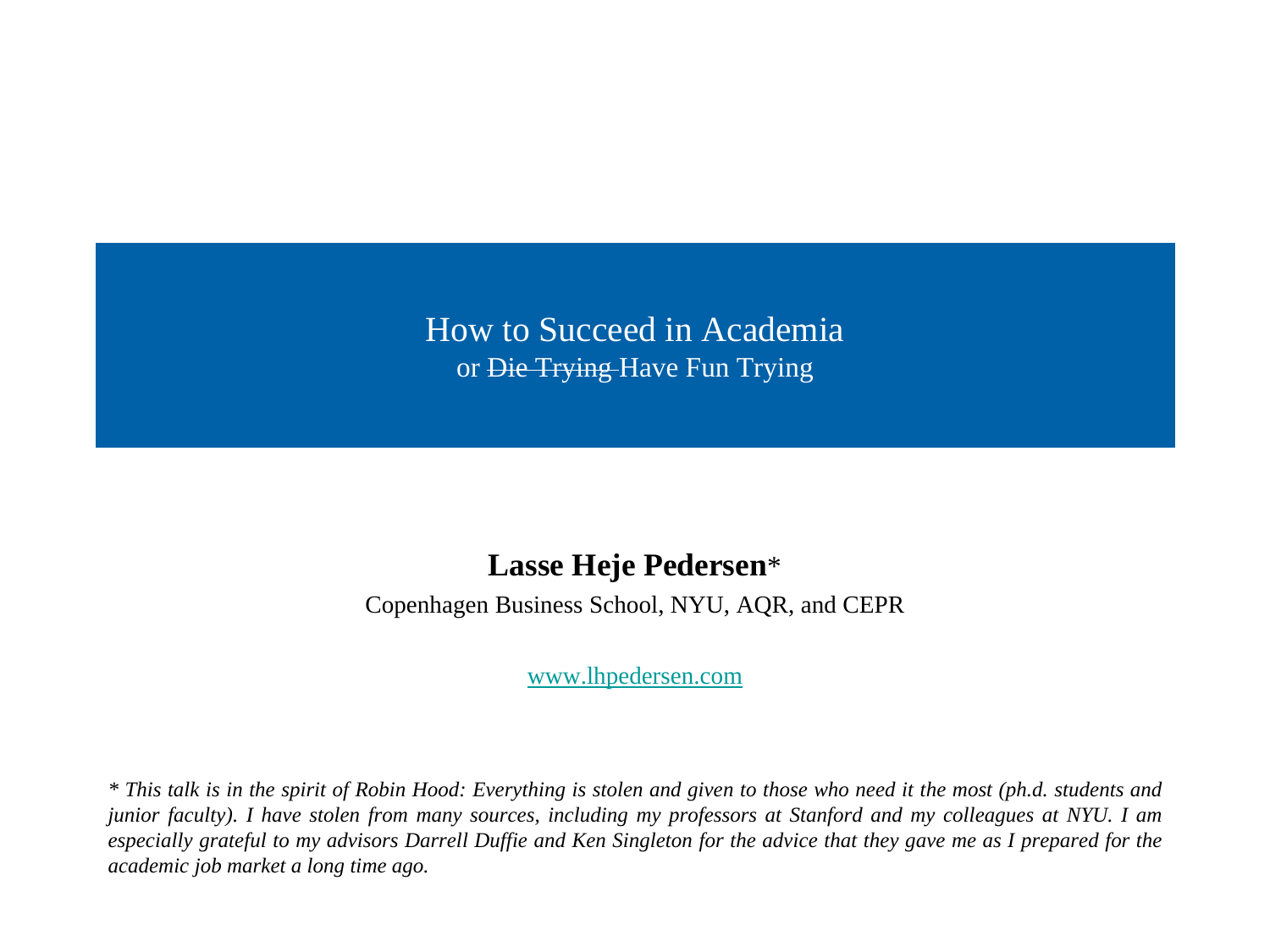### Three Pillars of Academia

#### 1. Research:

- A. Getting ideas
- B. Executing research
- C. Writing for impact
- D. Publication
- E. Presenting research
- F. Putting research into practice



- 2. Teaching
	- A. Classes
	- B. Advising ph.d. students, masters dissertations, bachelors dissertations, etc.
- 3. Service:
	- A. External service: discussions at conferences, refereeing, editor work, tenure letters, organizing conferences, NSF evaluations, board work, etc.
	- B. Internal service: organizing seminars, serving on committees, attending meetings, department chair, etc.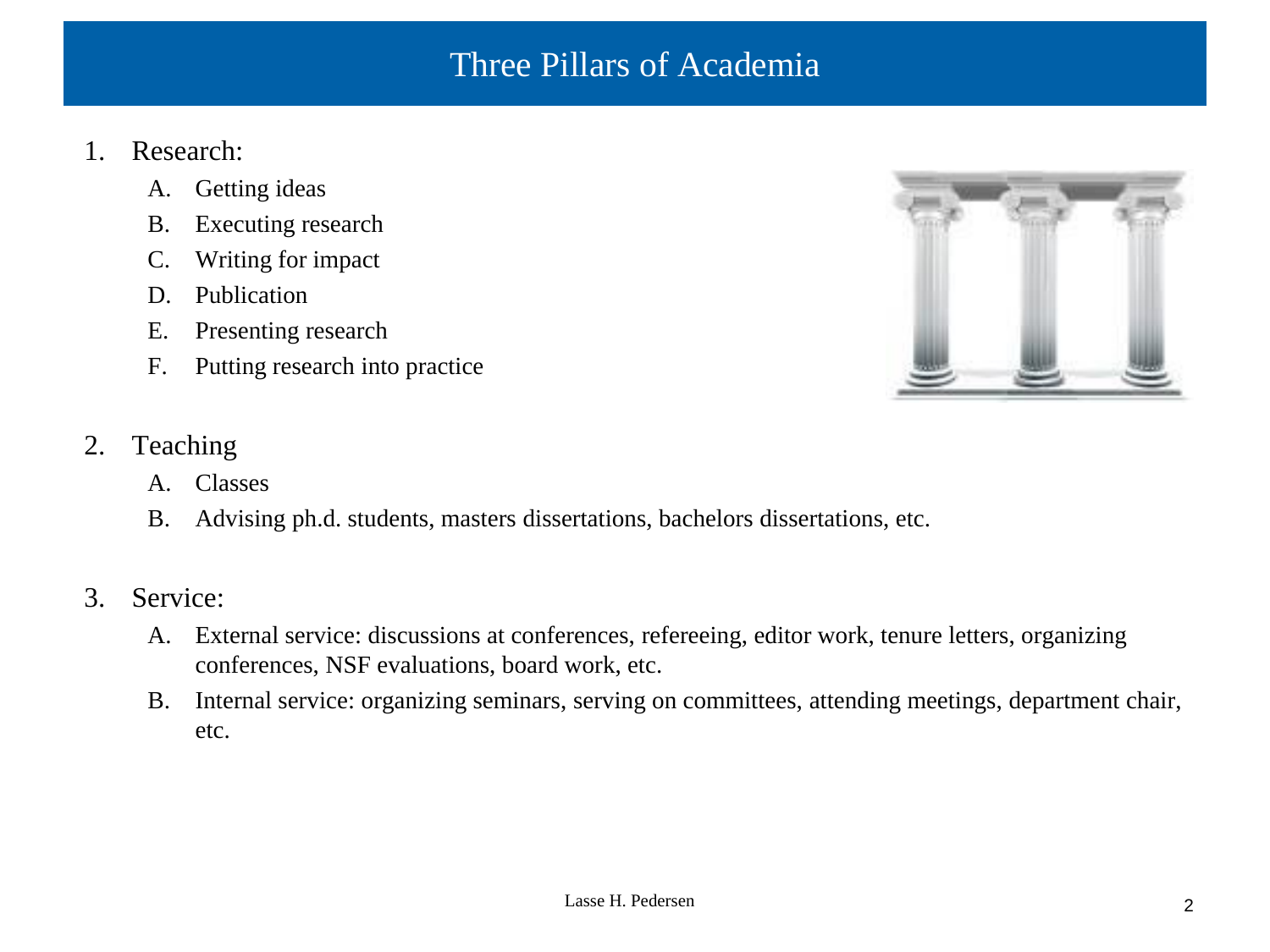## Getting Ideas: Focus on the Big Picture

#### $\triangleright$  Go for the big picture

- Ask what the big issue is?
- Don't get lost in the details
- Generalize an idea or find new applications
	- A great idea has many applications
- $\triangleright$  Go for big ideas
	- It's about the same amount of time to write an unimportant paper as an important one ("Summer's Law")
		- However, don't let this discourage your productivity sometimes it is difficult to know what is big ex ante
		- It is often by being *active* that you stumble on big ideas, esp. if you always draw the big point from the little example

#### $\triangleright$  Go for useful ideas

Ask yourself: "why should we care?"

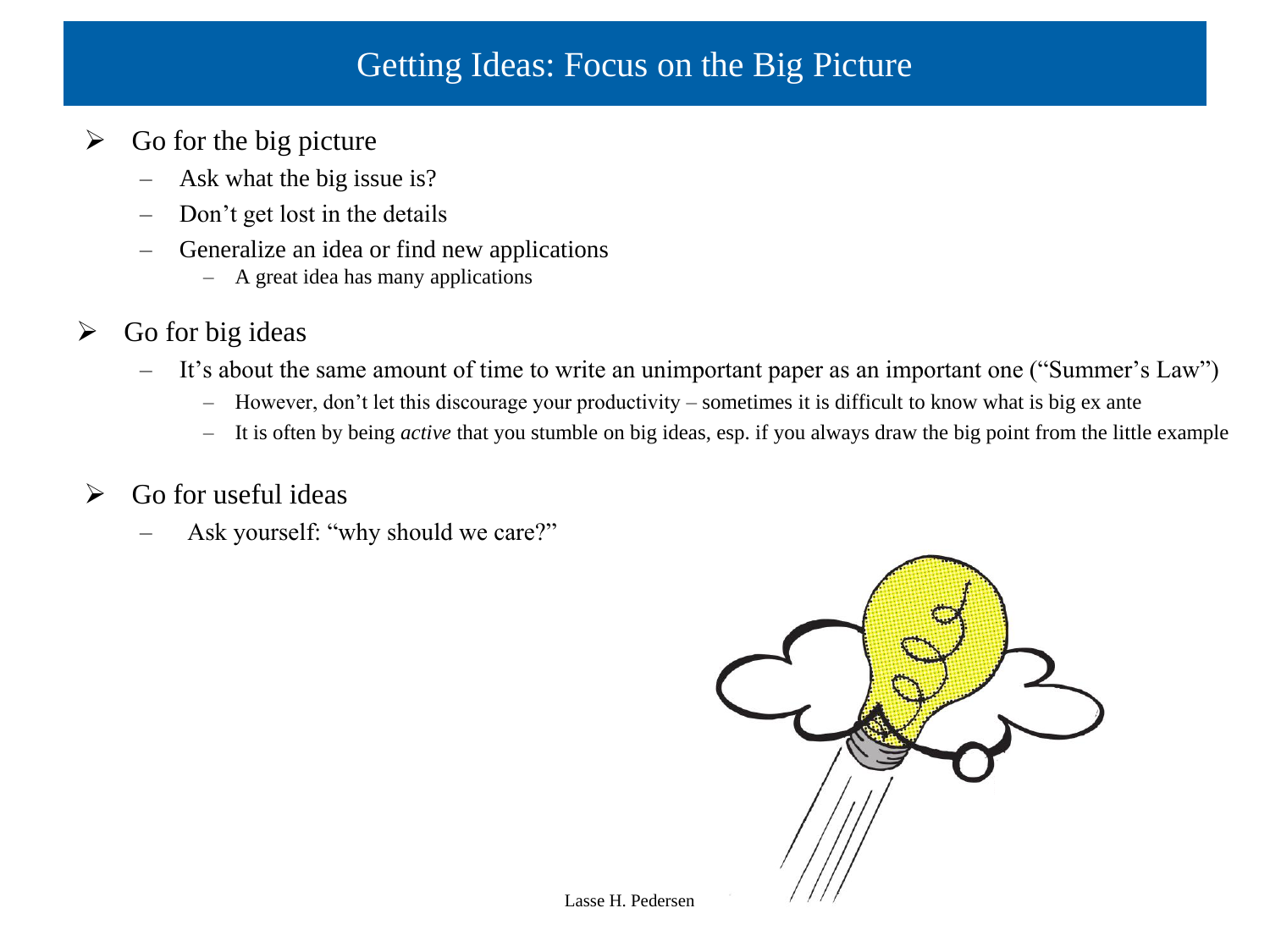## Getting Ideas: One Paper = One Idea

- $\triangleright$  One paper = one idea !
	- Many little ideas are forgotten
	- Identify the big idea, and keep hammering on it
		- Squeeze out all of its implications but keep the focus on one issue per paper
		- Test several implications but, again, keep the focus
- $\triangleright$  Go for simple ideas
	- People are more likely to apply a simple idea
	- *Value added* = *output minus input*
		- Of course, you want "high output," i.e., a strong result, but also
		- "Small input," i.e., fewer assumptions, less painful math required to understand/apply the result, etc. (but it is good if the result is so deep that it is difficult to *derive* it)
- $\triangleright$  What is the "figure of the paper"?
	- Can the paper's main point be illustrated in a single figure?
	- If so, create this figure and highlight it in the paper, perhaps already in the introduction



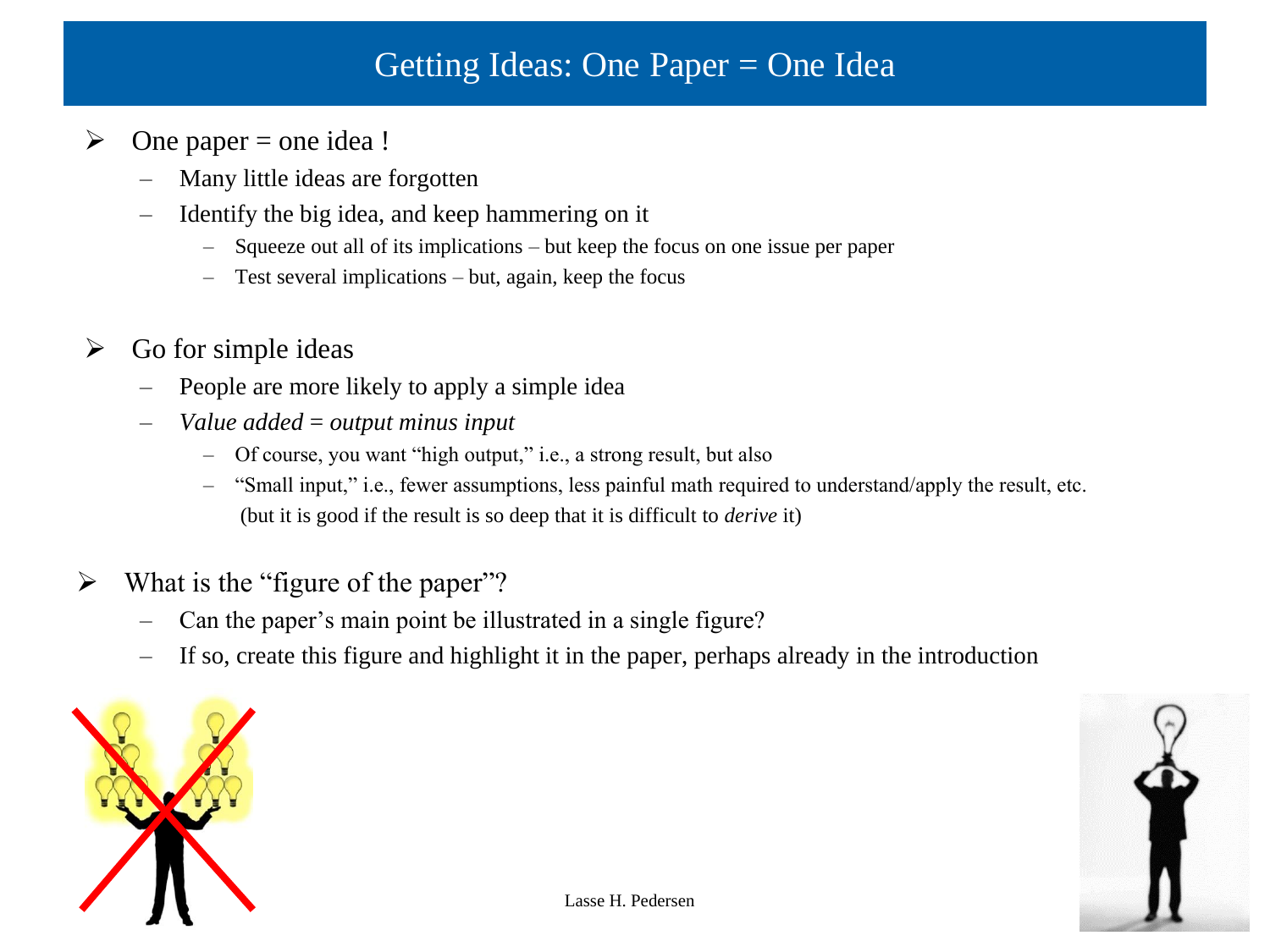## Getting Ideas: Be Attuned

- $\triangleright$  Be attuned to trends in research
	- What are the exciting questions right now?
		- At conferences, what research is being done and discussed?
- $\triangleright$  Be attuned to the world
	- Be among the first researchers to address an important issue in policy or financial markets
- $\triangleright$  Overturn conventional wisdom
	- Find out what researchers agree about and show why it is wrong
- $\triangleright$  Become a world expert on a literature
	- Then the next natural step may come to you
	- But don't spend all your time just reading, just do it (see below)

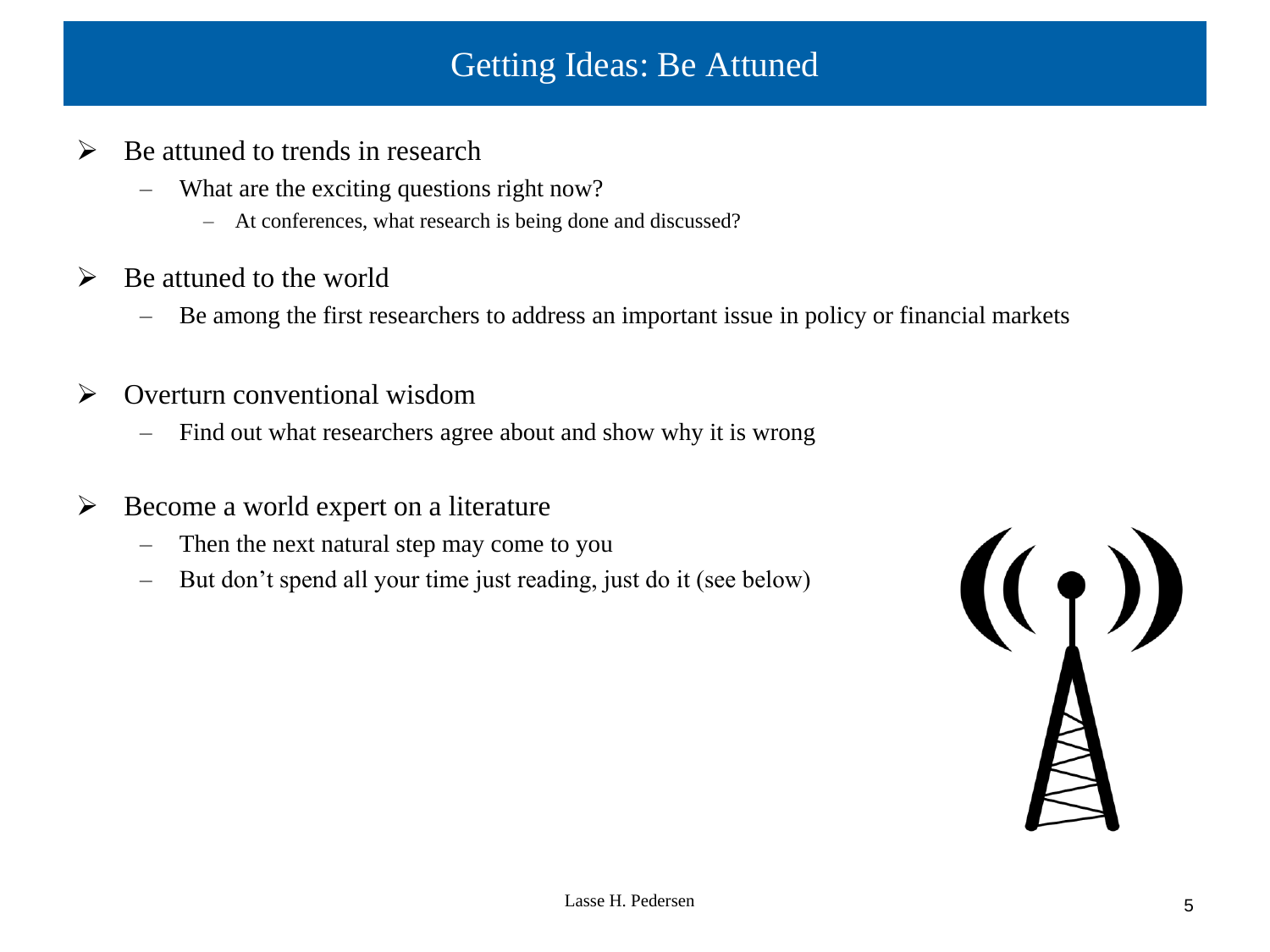# Getting Ideas: Just Do It

- $\triangleright$  Don't just sit and wait for the idea to arrive and don't just read
	- Try to solve models
	- Play with data
	- This is part of the process, not a waste of time even if it does not always work
	- Read an abstract and think about how you would execute that research
		- It's probably different from the paper and maybe much better



#### $\triangleright$  Be open minded

- Do not try to force the data to confirm your theory, surprising results are interesting
- Don't try to force the equations to confirm your initial intuition
	- The result may be deeper if the equations surprise you
- Abandon is an option. Find a new idea. Ingenuity and hard work are rewarded (eventually)
- $\triangleright$  There is no "right" way to get ideas. Whatever works for you
	- Solving a model and then finding a story for it is often a backwards way to do it
		- But if it works for you, then it's all about the output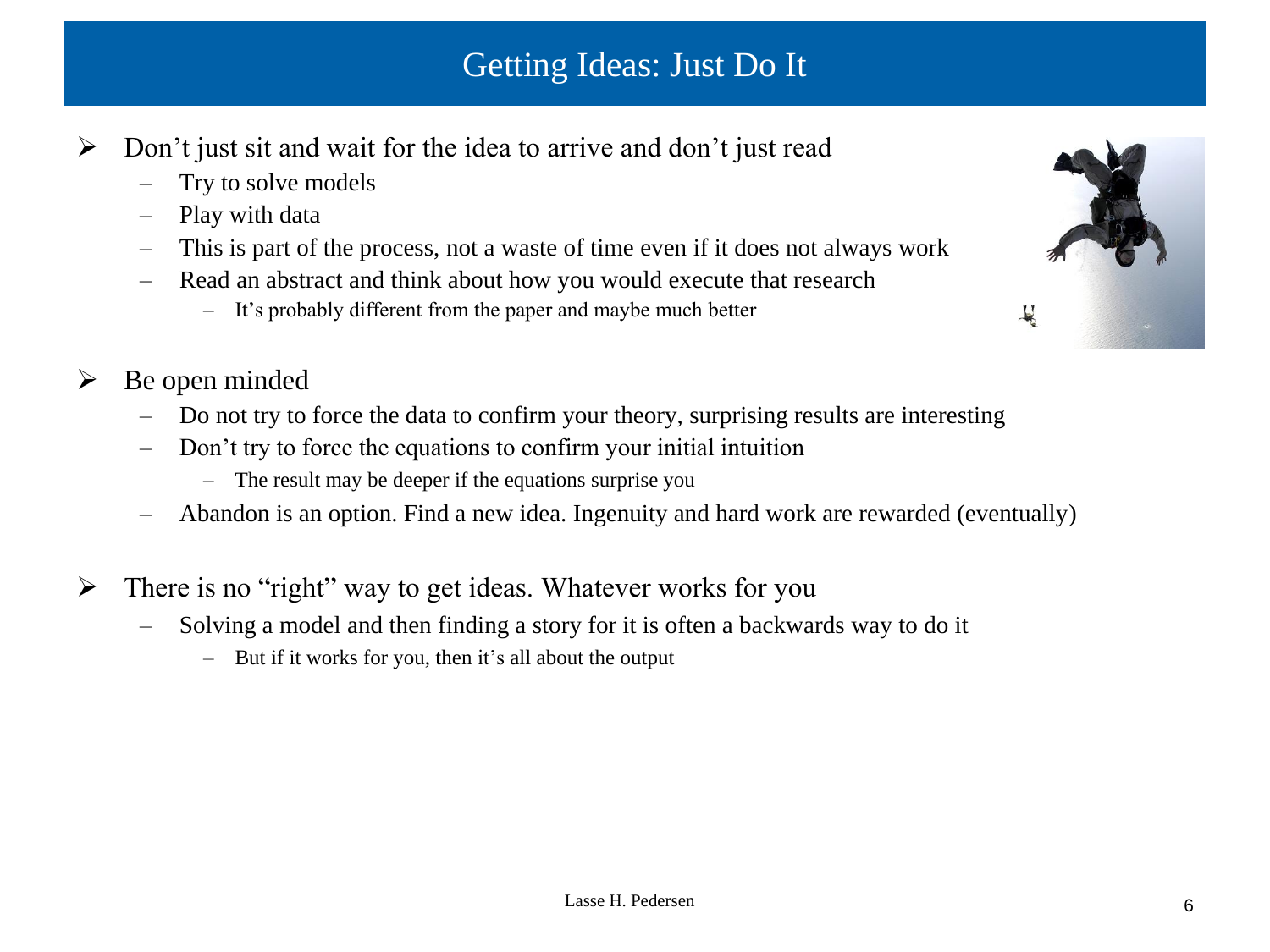# Getting Ideas: Innovate using the Three Research Building Blocks

- Three building blocks of research:
	- I. Economic theory
	- II. Empirical tests
	- III. Empirical methodology
- $\triangleright$  For each economic question, think about which building block(s) need innovation
- $\triangleright$  Add a dimension to an important question
	- Provide a clever empirical test of an important theory
	- Provide an economic theory for new empirical findings
	- Provide a new empirical method for a question that has been poorly addressed using existing tools
- $\triangleright$  The best papers often occur where theory meets empirics (i.e., they relate to both even if they only contribute to one of the dimensions)
	- Theorists should read empirical papers
		- To find empirical results looking for a theoretical explanation
	- Empiricists should follow new theories
		- To find new theories to test



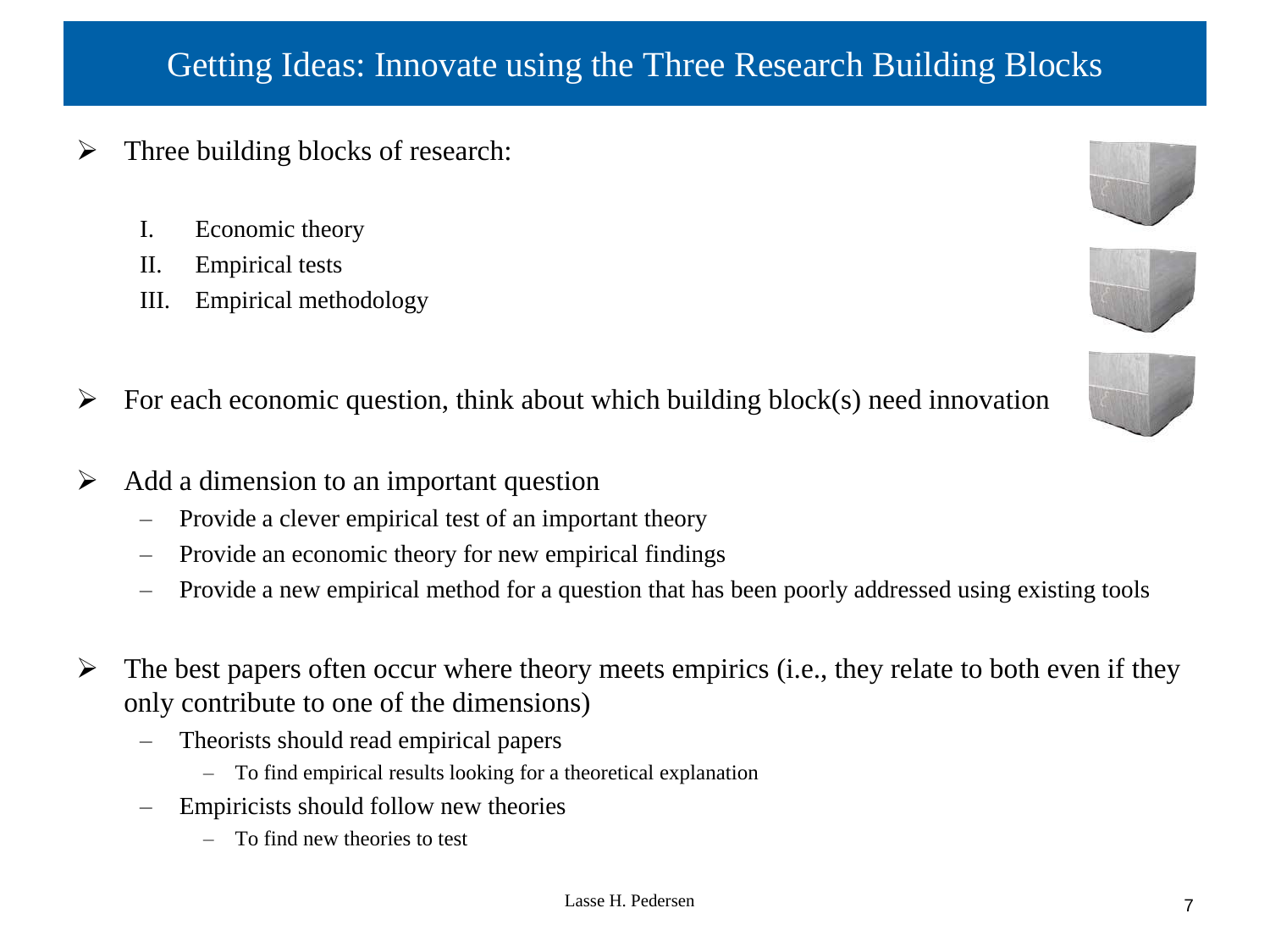## Getting Ideas: Have a Research Agenda

- Write a string of papers in a research area
	- You want to be known as a *leader* in a particular area of research
	- Stand for a point of view!
	- It is difficult to make a lasting impact with many dispersed papers
- $\triangleright$  Writing the next paper is much easier when you have an agenda
	- Easier to be attuned, easier to get the idea
	- Easier to execute, you may already have the relevant data and/or modeling tools
	- Easier to write the paper, you already know the related literature
	- Easier to avoid doing research that has already been done
	- Easier to know the good co-authors if you are already part of the gang
	- Easier to get into the right conferences if you are already part of the gang
- $\triangleright$  Once you struck gold
	- Keep being the leader in that area by keep finding big applications
	- Don't just re-write the same paper or get narrower and narrower

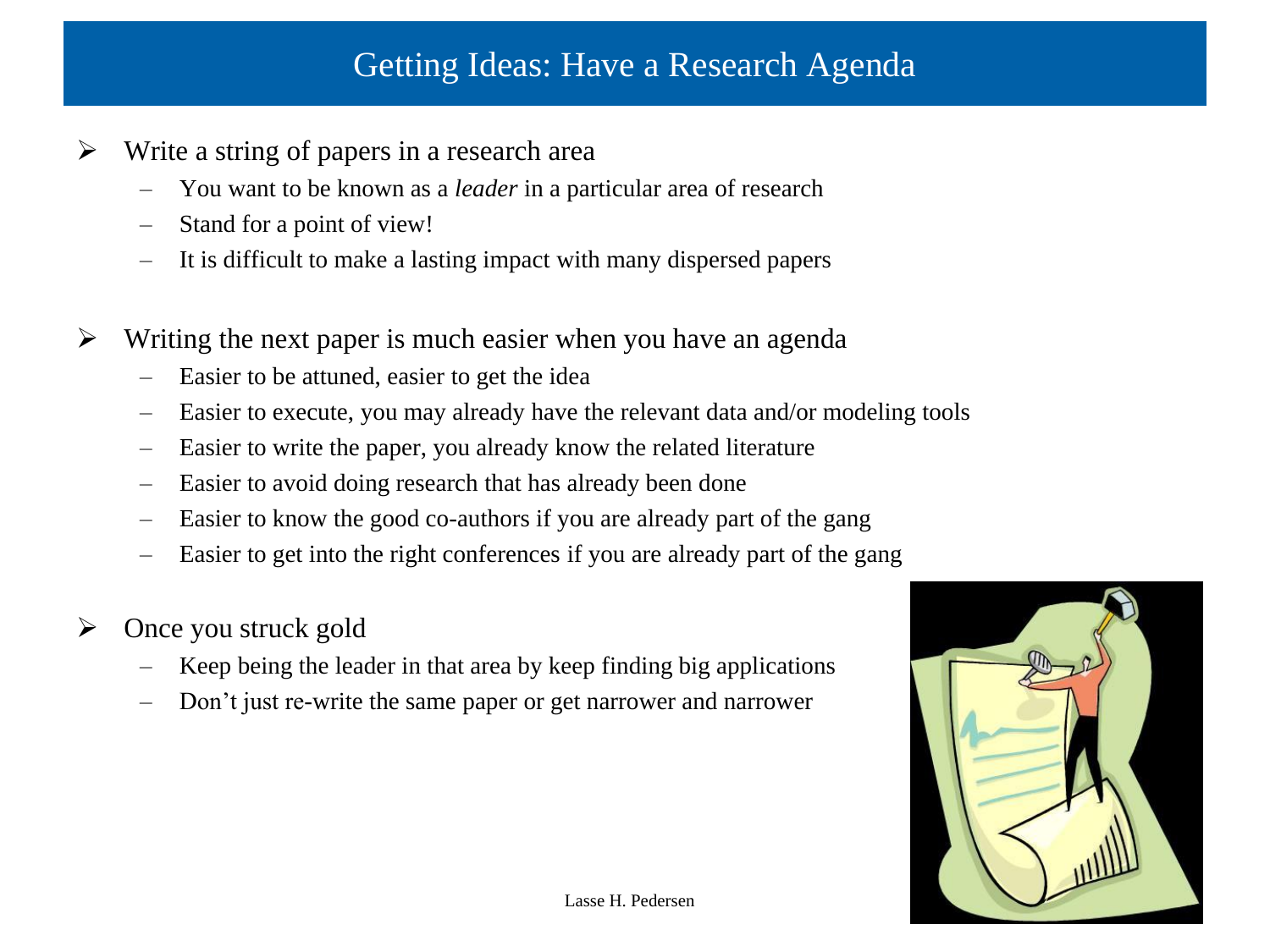## Getting Ideas: Go for Impact

- $\triangleright$  It is more fun to do research with impact, i.e., that is useful and interesting to others
	- A. Being used by other researchers (e.g., check citations on google scholar)
	- B. Being taught to students
	- C. Being used by policy makers or industry practitioners

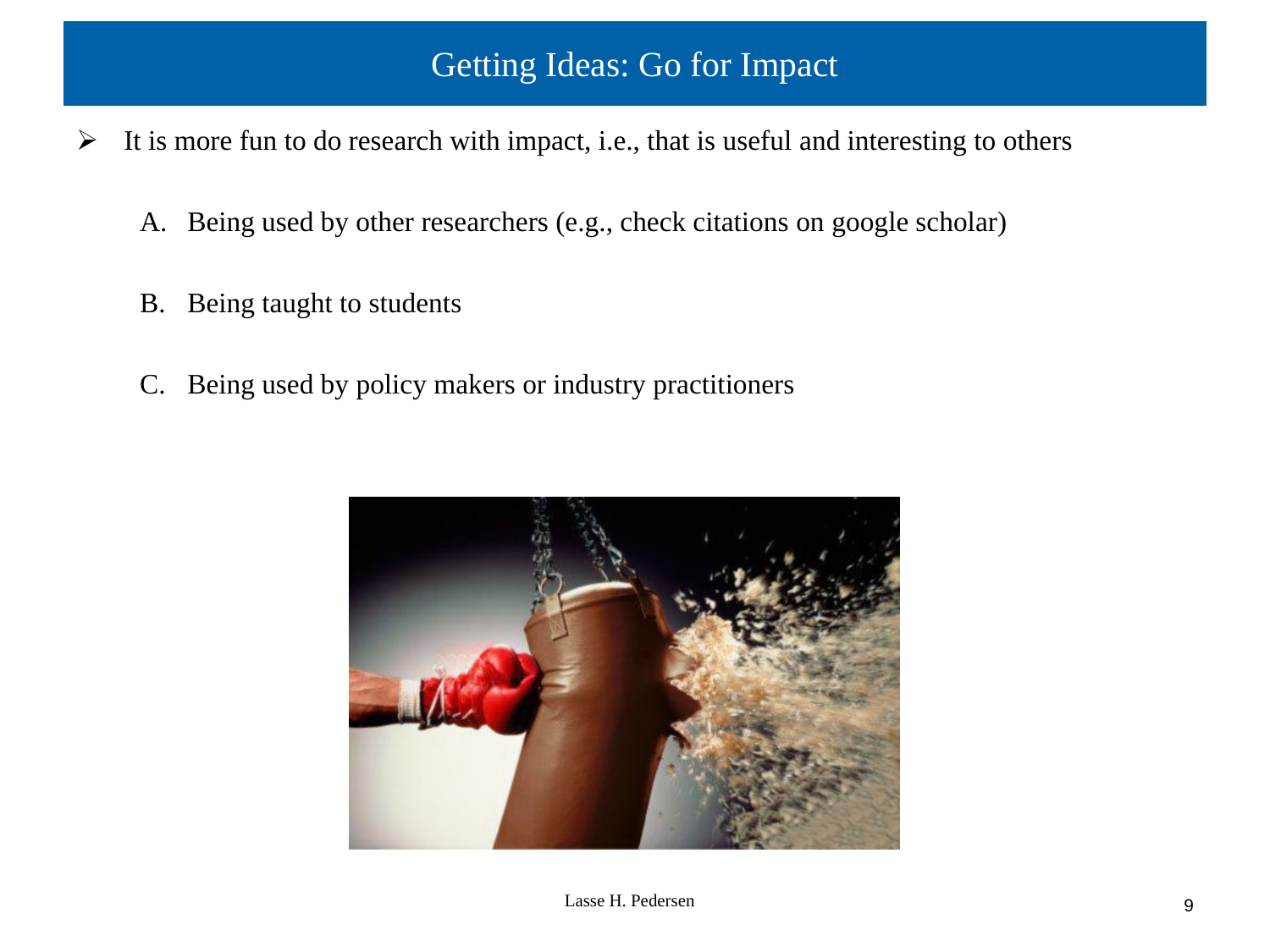## Executing Research

- $\triangleright$  Hey, you spend all of graduate school learning theory and empirical methods
	- I can't do justice to research execution in a few slides
	- But execute well! When you think you are done, then go the extra mile
- $\triangleright$  Give yourself deadlines
	- E.g., commit to submitting to certain conferences or giving talks
- $\triangleright$  A great paper is often one that
	- Has a result that everyone can understand and apply
	- But not everyone could have derived it (i.e., your execution is impressive)
- $\triangleright$  Co-authors are crucial to most researchers
	- Makes research more productive and efficient
	- Makes research more fun
- $\triangleright$  Collaborate and interact throughout the research process
	- Work with good co-authors who you enjoy working with
	- Talk about your research with lots of people to get feedback and ideas
		- Both other researchers and policy makers or practitioners who might face these issues

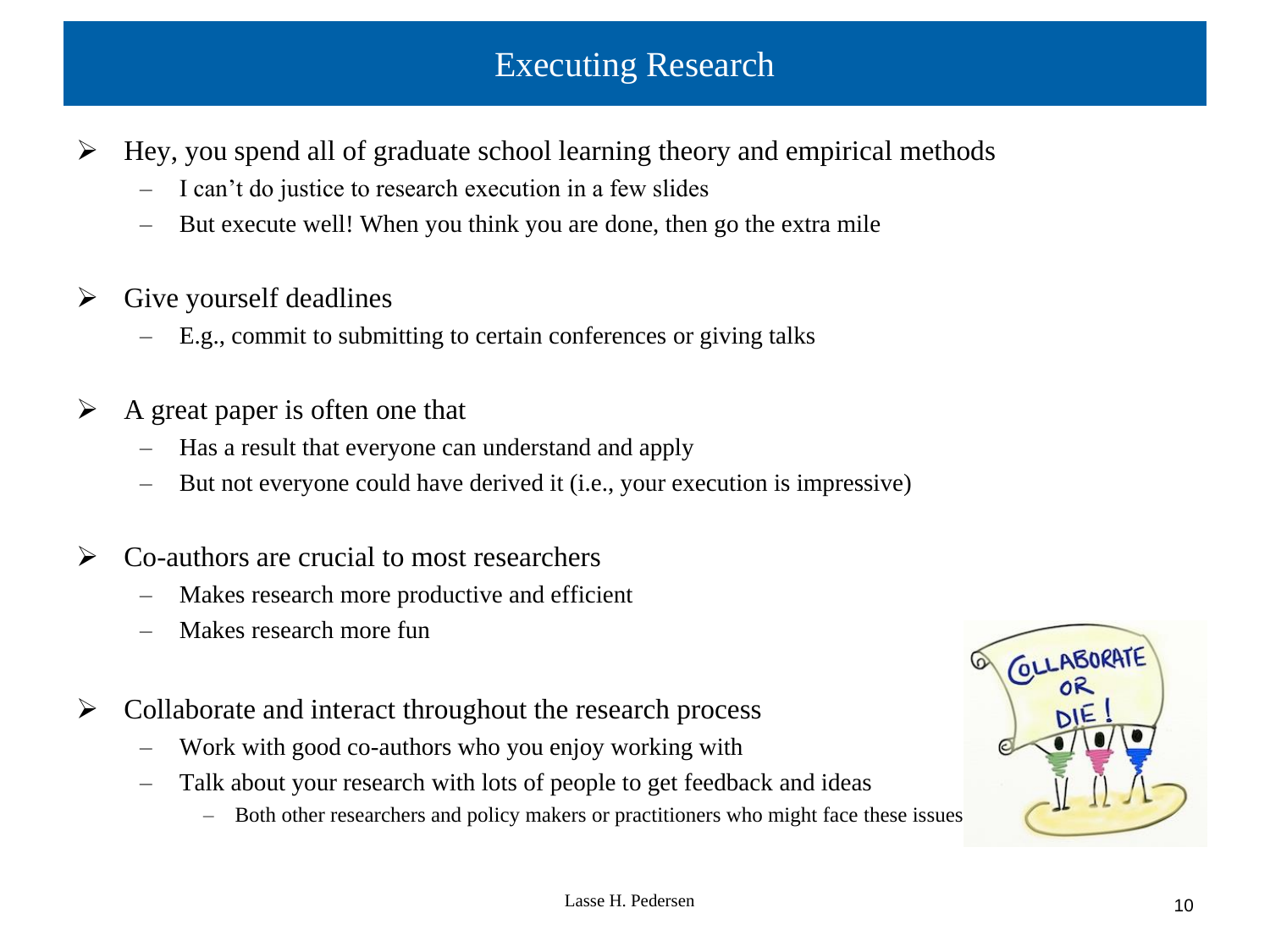## Writing for Impact: Be Relevant

- $\triangleright$  Make it clear in the writing how the paper is relevant
	- How is the paper useful?
	- In which situations might we act differently because of the paper?
	- How does the paper change our thinking (and complement the literature)?
- $\triangleright$  What is the magnitude of the effect?
	- Find a concrete way to illustrate the magnitude of the effect
- $\triangleright$  Give examples of how the main result can be used
- $\triangleright$  Be specific
	- Describing a clear example with everyday words is powerful
		- Especially if it creates an image in the reader's mind
	- Being very abstract and using very specialized terms is less memorable
		- It's not about proving that you remember what you learned in grad school
		- It's about explaining what is new and exciting about the paper
	- Don't say "I derive important economic implications"
		- Describe a *specific* implication
		- Describing a specific implication of new research *is* impressive, even if you don't say so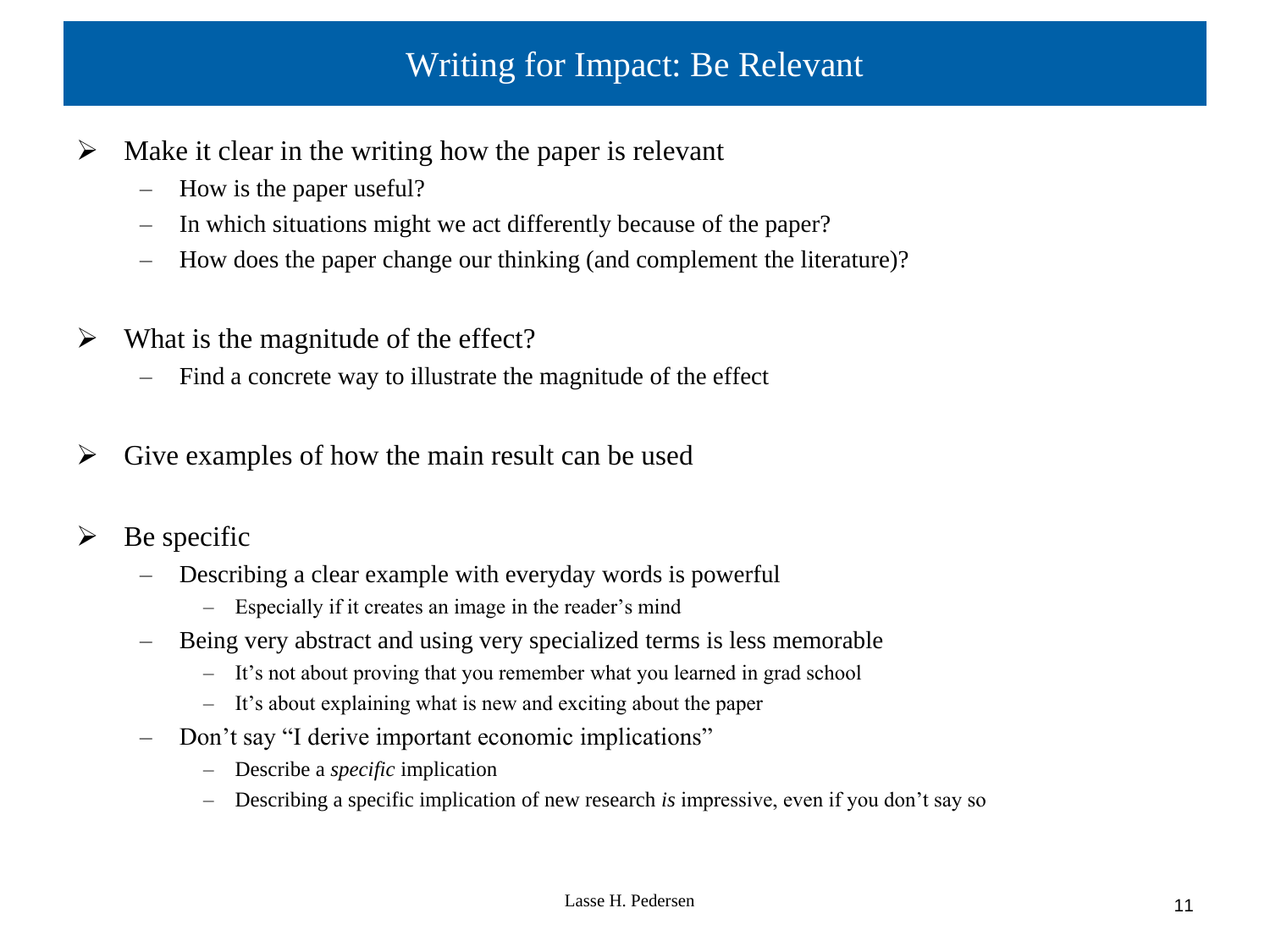## Writing for Impact: Be Clear

- $\triangleright$  You need to explain your ideas very clearly to have a chance of impact
	- Be precise, write so that readers know exactly what you mean
	- Don't use unscientific words like "very"
		- E.g., say that the t-statistic is 5, not that it is "very large"
- $\triangleright$  The most important parts of any paper:
	- 1. The most important part is the **title**
		- What is the essence of the paper in a few words?
		- Be informative. Cute is sometimes good, but too cute is not cute
		- Many papers have titles such as "X, Y, and Z". Boring. Which is more important: X, Y, or Z? The simpler title "X and Y" may be OK, but it is sometimes better to say how X relates to Y
	- 2. The second most important is the **abstract**
		- Should be 100 words. Up to 120 words might be OK, but much more than that clearly signals that
			- You don't know the essence of the paper, or
			- The paper has many little points, but no one big message that will be remembered.
	- 3. Third most important is the **introduction**
		- Some people spend weeks on an introduction
	- 4. The **rest of the paper**: you have to execute the content with excellence and care
		- Most of the readers (who get past the abstract) only look at tables, figures, and propositions
			- Make these self-contained and intuitive
			- clearly convey your central idea using these highlights of your paper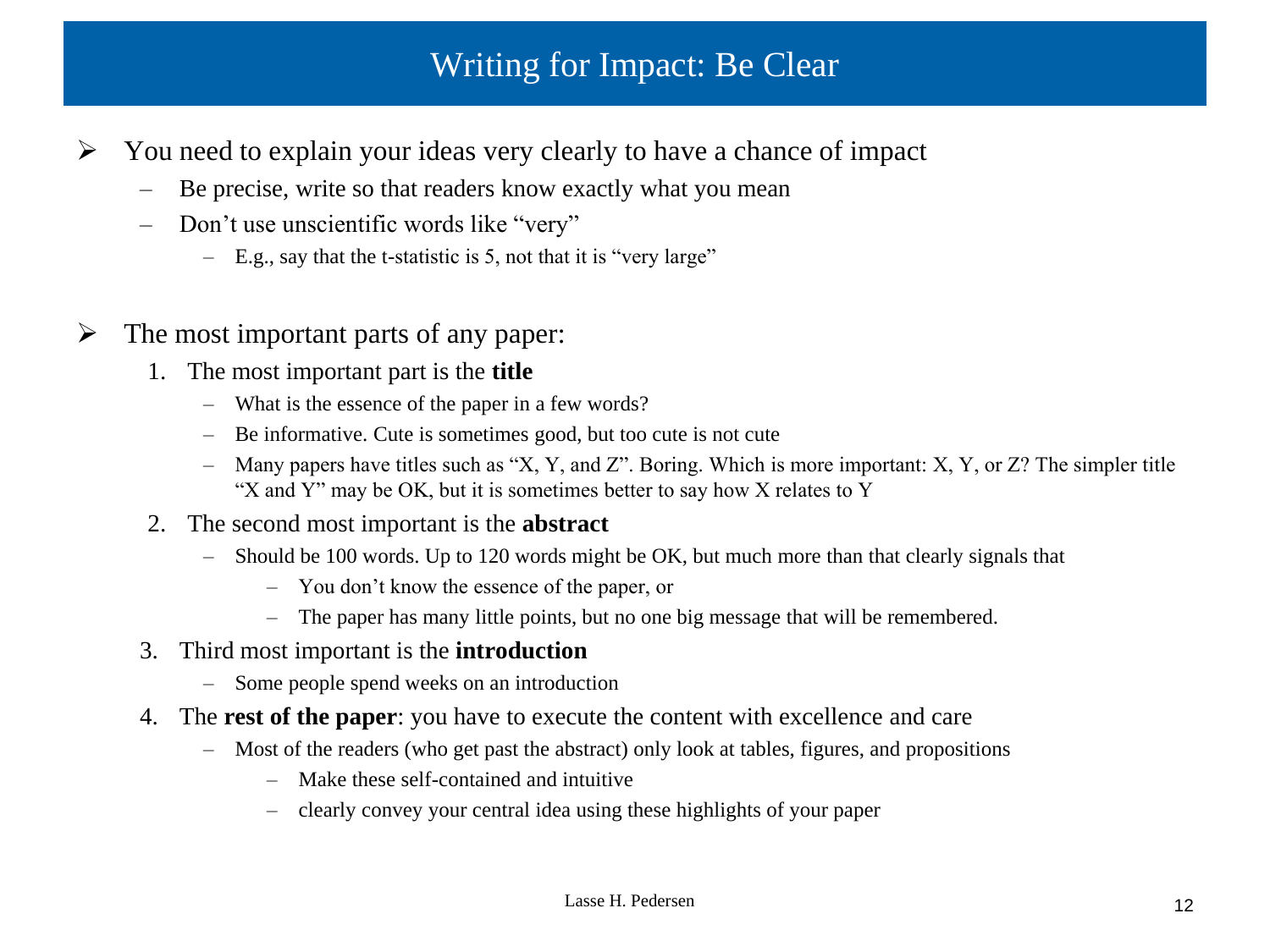# Writing for Impact: Write, Write, Write

- $\triangleright$  Writing is rewriting
- $\triangleright$  Write a lot
	- It clarifies your own thoughts even if you don't use all of it
	- Don't spam the world with writing you don't even care about yourself
		- those pieces were about the process
- $\triangleright$  Consider writing a "mock abstract" when you are thinking about ideas
	- See if the end result of the potential research sounds interesting



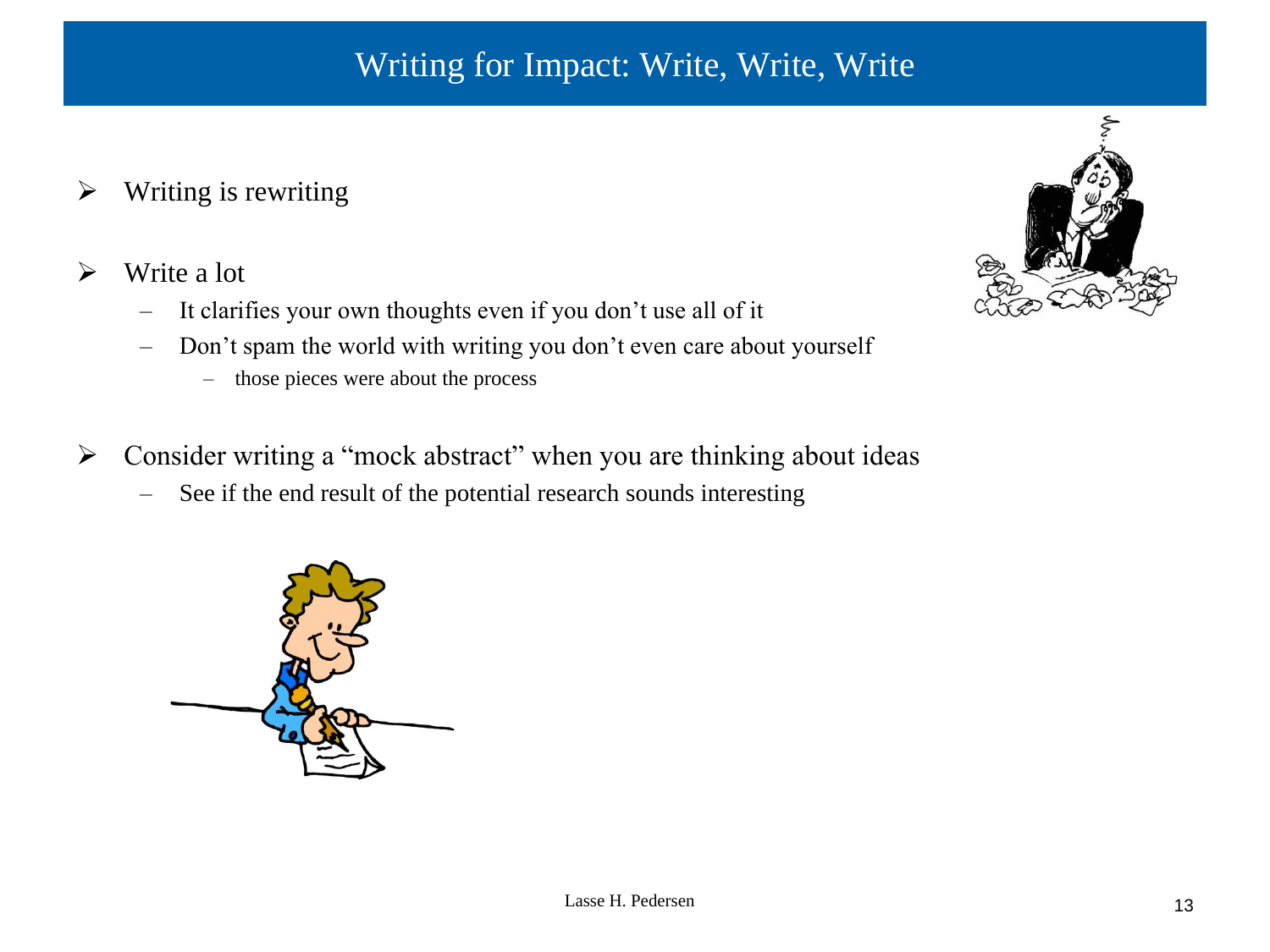## Publication: Go for Top Journals

#### $\triangleright$  Top finance journals

- 1. Journal of Finance
- 2. Review of Financial Studies
- 3. Journal of Financial Economics
- $\triangleright$  In economics, the most prestigious journals are called "general-interest journals":
	- 1. Econometrica
	- 2. Journal of Political Economy
	- 3. Quarterly Journal of Economics
	- 4. American Economic Review
	- 5. Review of Economic Studies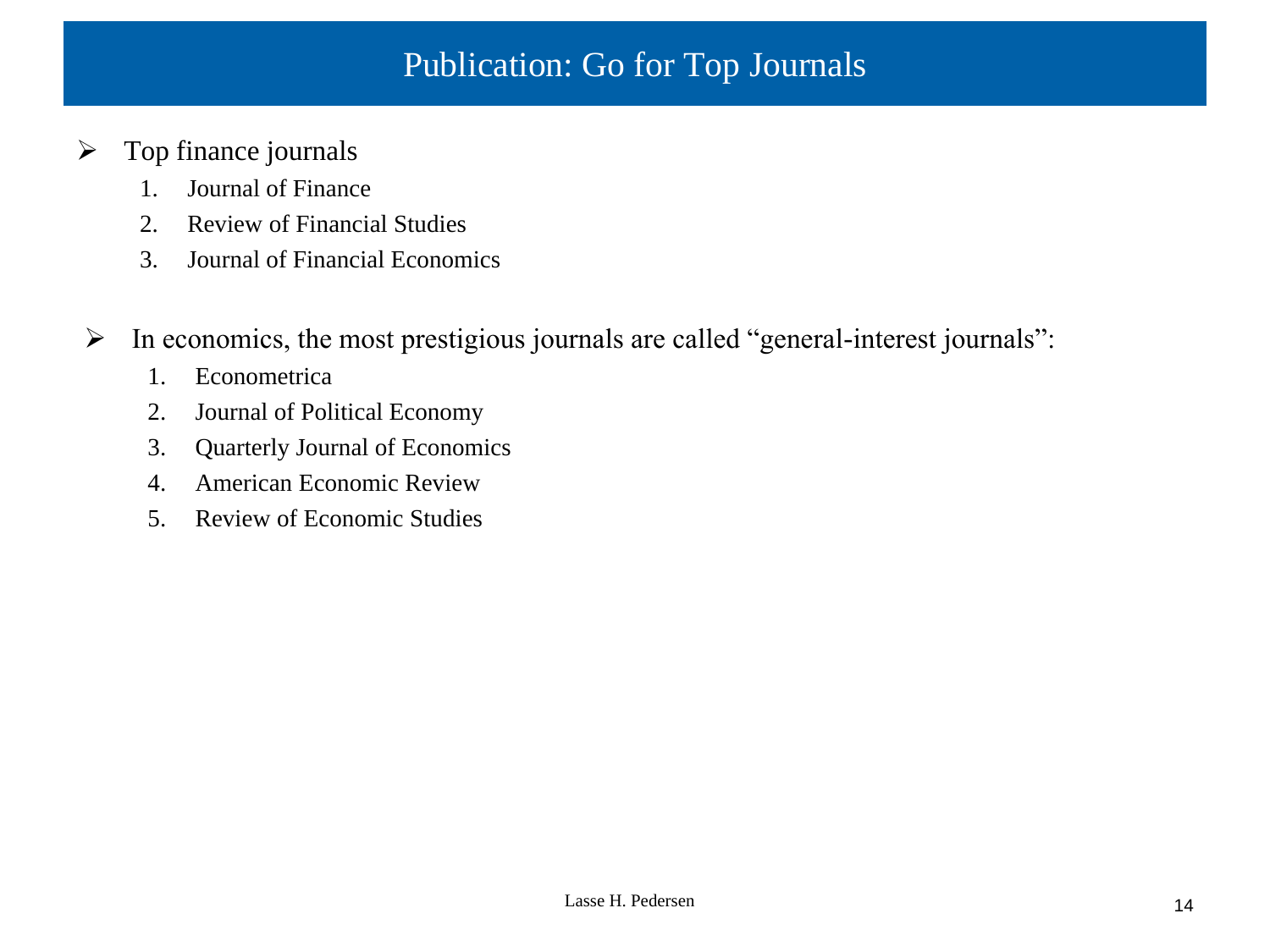# Publication: Reading a Referee Report

#### $\triangleright$  Acceptance

- Face it: this will not happen in the first round
- Happens so gradually that you never know when to celebrate
	- Celebrate when you are happy with your own paper and submit it for the first time

#### $\triangleright$  Revise and resubmit

- Expect the letter to sound really negative
- This is great news regardless go to the next page for more info

#### $\triangleright$  Rejection

- Try to learn as much as you can from the referee report(s) and letter from the editor, however upsetting they may be
- What can you do to make the paper better?
- How can you re-write the paper so they will not get so confused?
- How can you make it clear that your result is useful?
- Try your new line of argument on several of your colleagues
	- Can you explain the main result in one sentence?
	- Does your colleague get it right away?
	- Is your colleague persuaded?
	- Does your colleague remember it the next day?

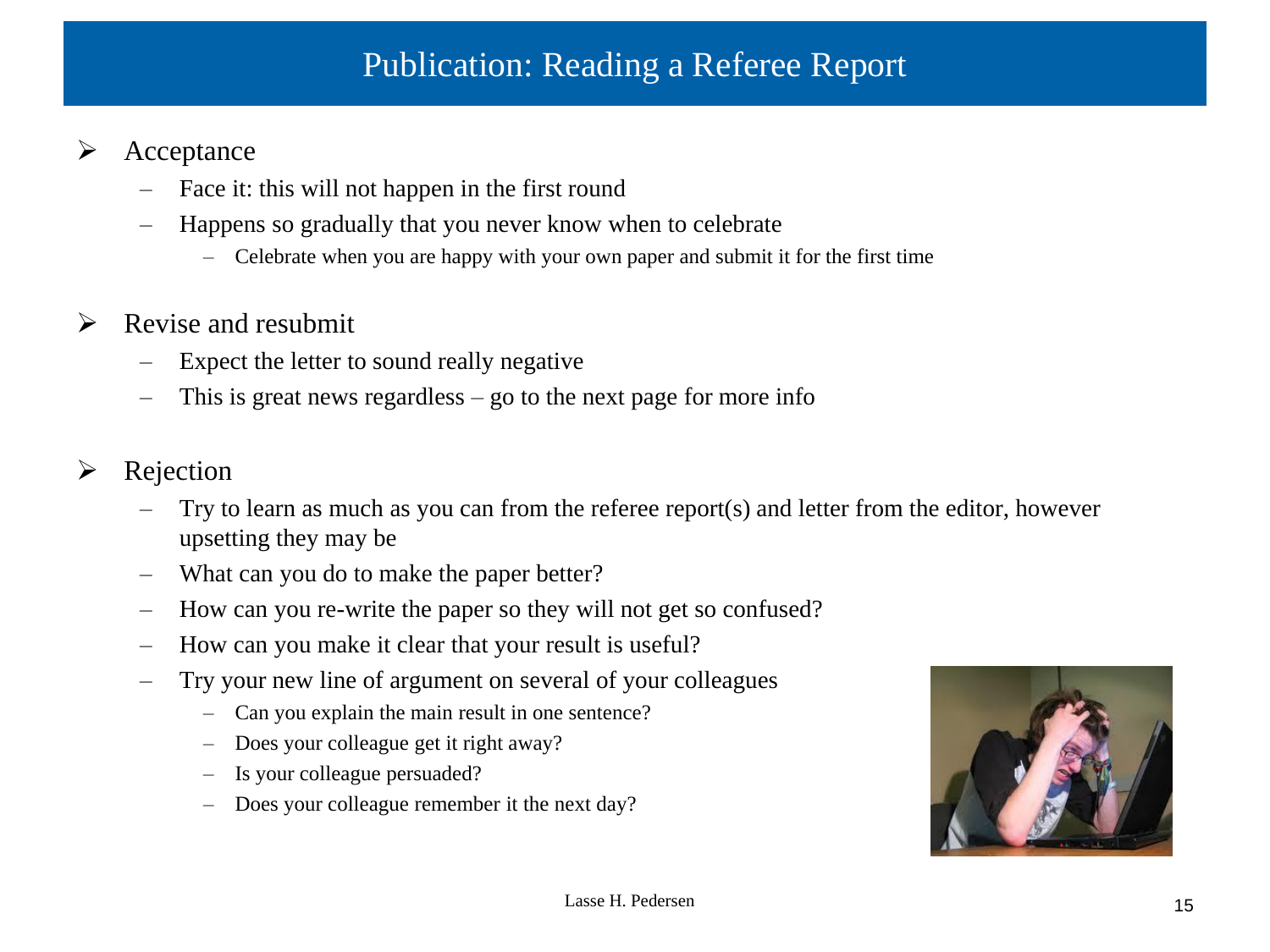# Publication: Replying to a Referee Report

- $\triangleright$  Once you get an R&R, you have odds in your favor
	- You can use a ton of energy to address all of the referee's comments
	- The referee only has a few hours to "fight" you
- $\triangleright$  Structure of a reply
	- Thank the referee for the comments and suggestions and explain the structure of the reply
	- Make sure to reply to *every* comment
		- E.g., repeat the referee's comments in italics and then say what you did about it
	- Actually implement what you claim to do in the paper
	- Make it easy for the referee to check how you implemented the changes, e.g. by referring to page numbers in the revised paper
	- Not every part of the reply needs to go into the paper
		- You can have tables and figures in the reply
- $\triangleright$  Try to view the referee's suggestions positively
- $\triangleright$  Know that revising a paper can be a huge amount of work

 $\overbrace{H_{\text{c}}(R)}^{R_{\text{c}}(R_{\text{c}})}$  $\begin{array}{c} \begin{array}{c} \text{ $\mathcal{T}$} has a 42 \\ \text{ $\mathit{supg}_{\mathit{estions}}$ for your computers and \\ \text{ $\mathit{supg}_{\mathit{estions}}$. Below we \end{array}$} \end{array}$ suggestions. Below we ...  $Y_{Our paper, SuckS}$  because of X.<br>You are right  $Y_{OU \, are \, right.}$  The revised<br>paper addresses this L paper addresses this by  $\frac{p_{ap}}{p_{ap}}$  $\bigcup_{\text{Doing } Y \text{ is } \text{obviously}}$ <br>  $\bigcup_{\text{wrong } \text{becauss} \text{ is } \text{obviously}}$ <br>  $\bigcup_{\text{Aupid} \text{ and } \text{Cupid}}$ *wrong Y is obviously sump Y is obviously sump 8* The revised paper addresses<br>
Y by ... While Z is an inter- $Y_{by}$  ... While  $Z$  is addresses<br>perspective,  $Z$  is an interesting<br> $Z$  is not true as Lasse H. Pedersen  $\left\{\n\begin{array}{l}\n\sum_{\text{P} \sim \text{curve}} E_{\text{IS}} \log t_{\text{true}} \\
\sum_{\text{B} \sim \text{loop}} \log t_{\text{true}} \log t_{\text{true}} \\
\sum_{\text{S} \sim \text{loop}} \log t_{\text{true}} \log t_{\text{true}} \\
\sum_{\text{S} \sim \text{loop}} \log t_{\text{true}} \log t_{\text{true}} \log t_{\text{true}} \\
\log t_{\text{true}} \log t_{\text{true}} \log t_{\text{true}}\n\end{array}\n\right\}\n\right\}$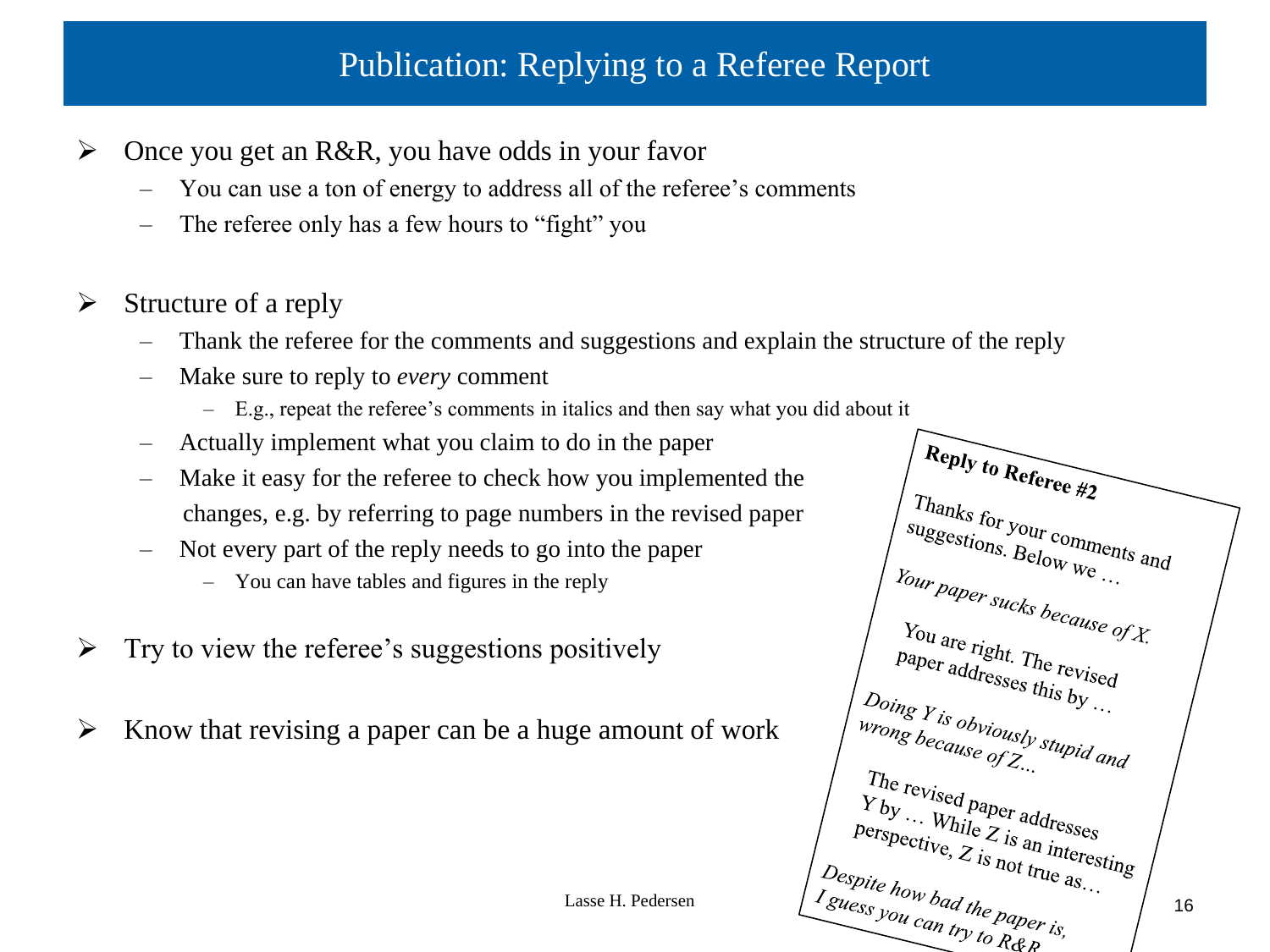### Publication: Myths about Publication

- $\triangleright$  "I am just so unlucky"
	- Luck does play a role
	- If you get unlucky at one top journal, you still have two more, plus the top econ journals
	- If you get rejected at all of the top journals with all of your papers, maybe it is not just bad luck
- $\triangleright$  "The referee does not understand anything and is a jerk"
	- Maybe, but he/she was nice enough to take the time to look at your paper
	- What did you do to confuse the referee?
- $\triangleright$  "If you are not at a top school, you can't publish in the top journals"
	- Not true, check any issue of a top journal
	- Referees and editors may subconsciously use statistical discrimination
		- If an author always wrote great papers in the past, this sends a signal
		- If a paper has already been vetted during many seminars and conferences, this sends a signal
		- You must try to build a reputation
		- However, publication in a top journal is a very tough process for anyone
	- If a paper with an interesting idea gets rejected, it is often because it is so badly written that the editor/referee fear that its execution will be sub-standard even after several costly rounds of revision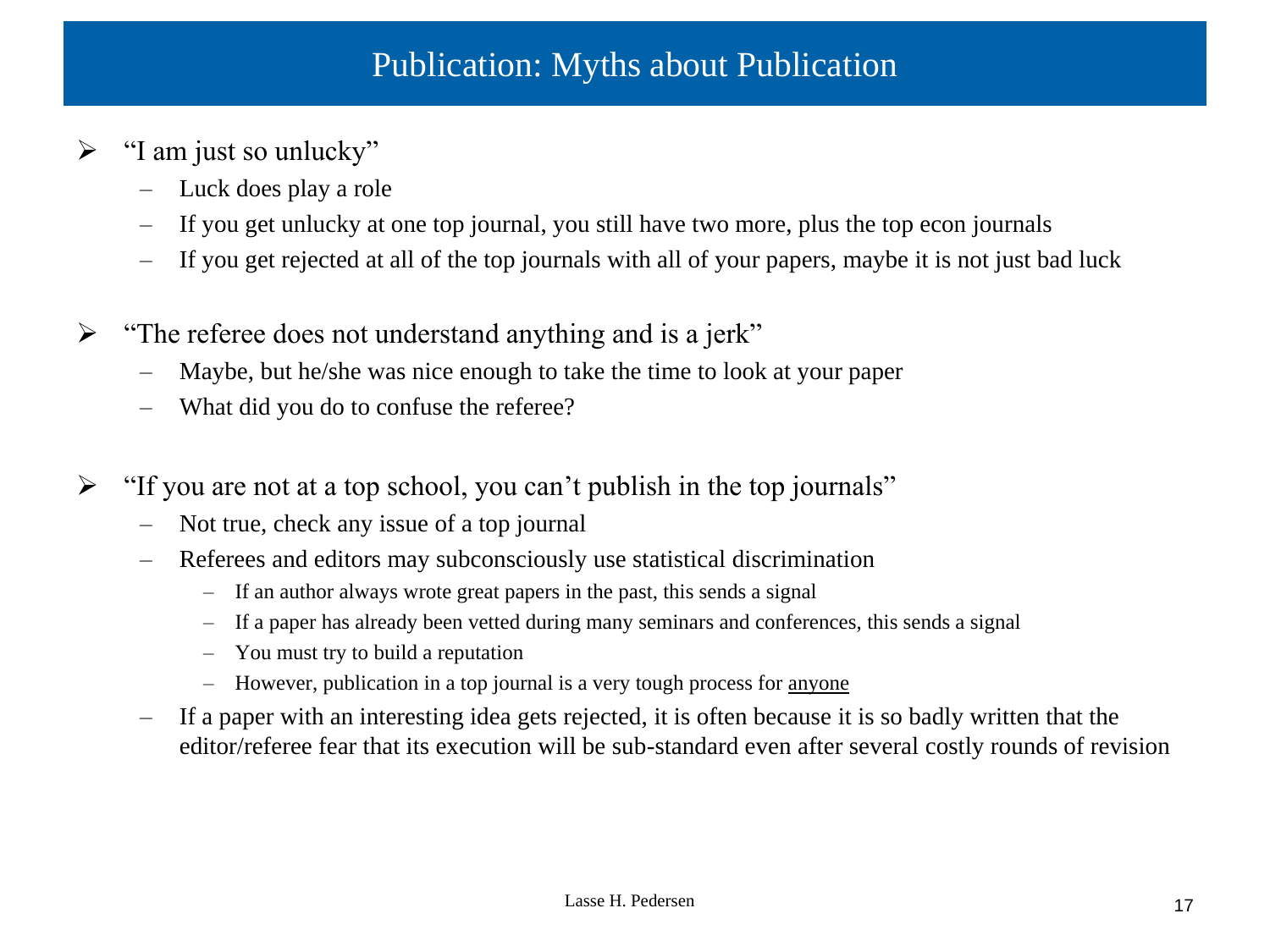## Presenting Research: Present as Often as Possible

- $\triangleright$  Presenting research is very important!
- $\triangleright$  Marketing works, also in research
- $\triangleright$  Chance to
	- Clarify your own thoughts
	- Get input, possibly new ideas to make the paper better and for future papers
	- Meet new people
	- Build a reputation

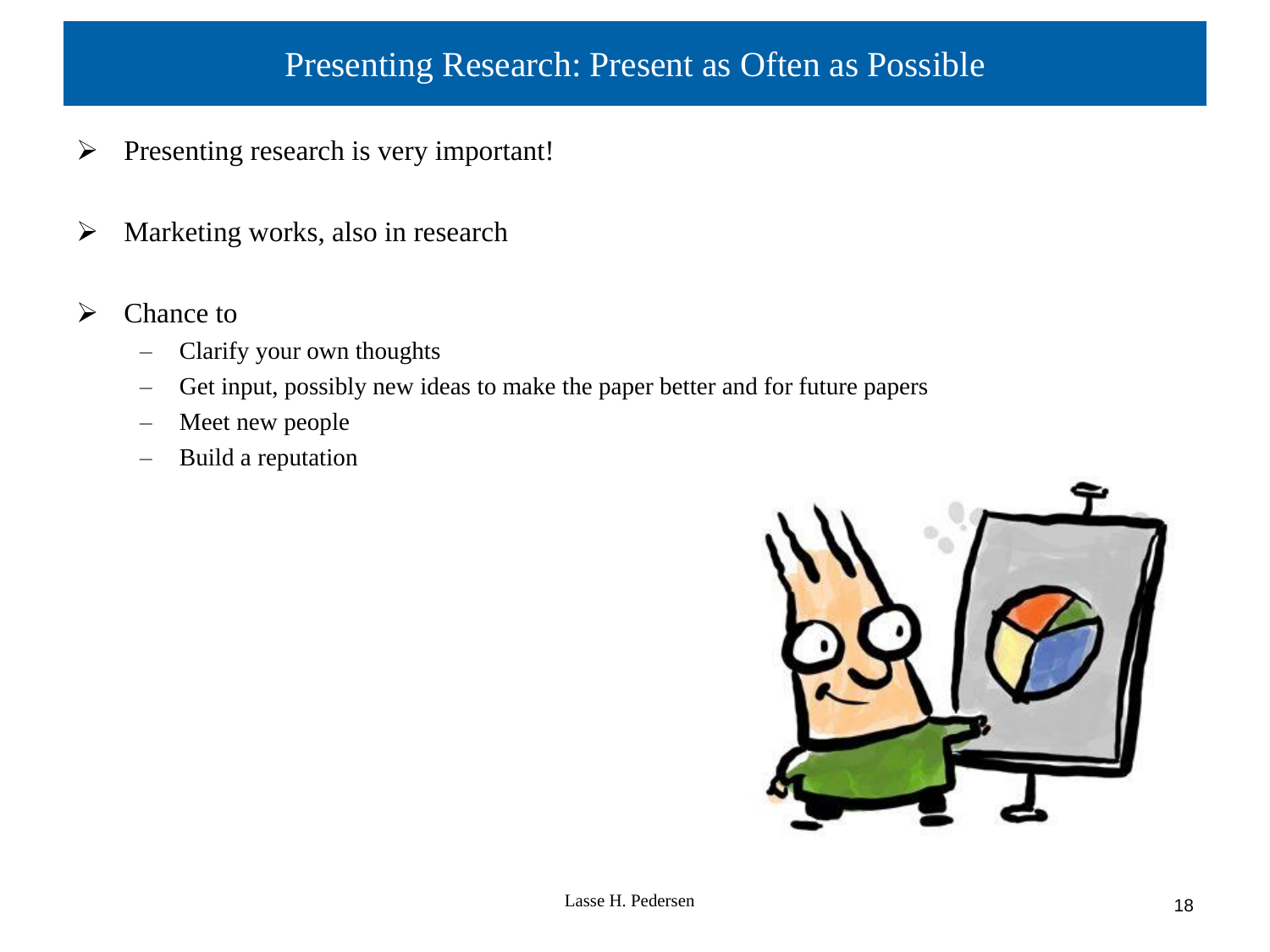#### Presenting Research: Structure of a Research Seminar

- $\triangleright$  Motivation: What is the research question and why should we care
- $\triangleright$  Main results
	- Make sure it is perfectly clear what the marginal contribution is
	- Give intuition and rules of thumb about how to apply the results
	- Give real-world examples and make clear why research is relevant
- Related literature
	- Can be integrated in the above or separate
	- Should be brief and all about your contribution and how it relates to the literature
- $\triangleright$  Overview of the rest of the talk
- $\triangleright$  Main content
	- When a model or empirical method is first presented, you must carefully explain every symbol
	- Later in talk, after you have derived the main results, people are tired of math. At that point show illustrative examples, graphs, intuition, and other results that are easy to digest. Show the audience that the model they have just learned about is useful
	- Give intuition for your results
- $\triangleright$  Conclusion
- $\triangleright$  For a talk at conference: You have less time, so
	- you may need to skip the overview of "main results" and dive faster into the "main content"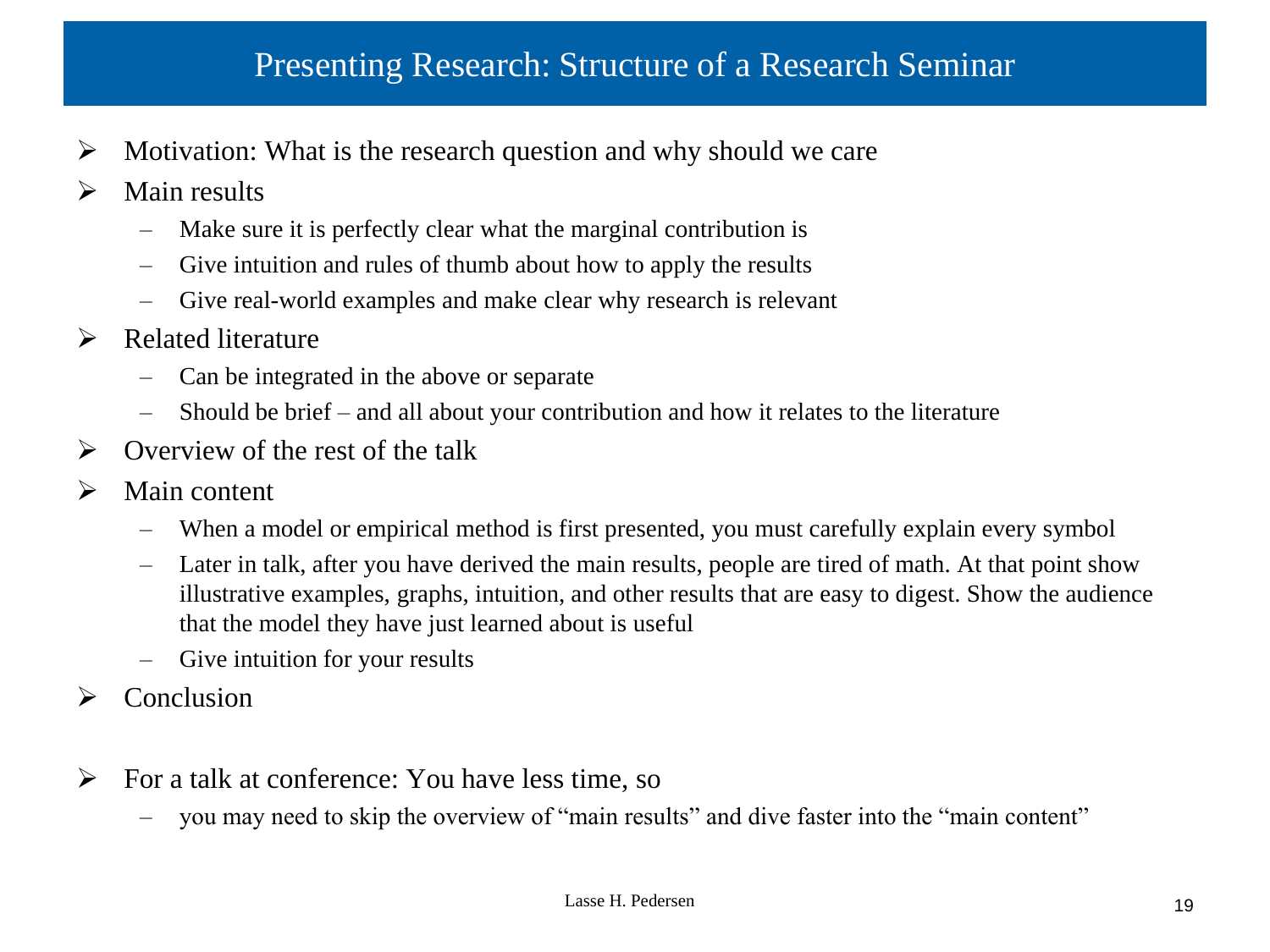#### Presenting Research: Make Good Slides

- $\triangleright$  Clear slides
	- Make simple and clear slides, which are easy to read
	- Reduce the wording and number of symbols to a minimum
		- *Unlike* these slides, which are also written as a reference (i.e., do as I say, not as I do)
	- Have titles that clearly describe the main point of each slide
- $\triangleright$  Use pictures/graphs instead of words/math whenever possible (again, unlike these slides)
- $\triangleright$  Number of slides:
	- For a talk of an hour and a half, prepare around 22-28 slides
	- Have some extra slides in case you have more time, but
		- Never give the impression that what you are presenting is a time filler
		- Try to avoid having to take (too many) real-time decisions concerning what to present.
	- Stopping a little early is fine, but try not to be more than 10 minutes early
	- Never go over time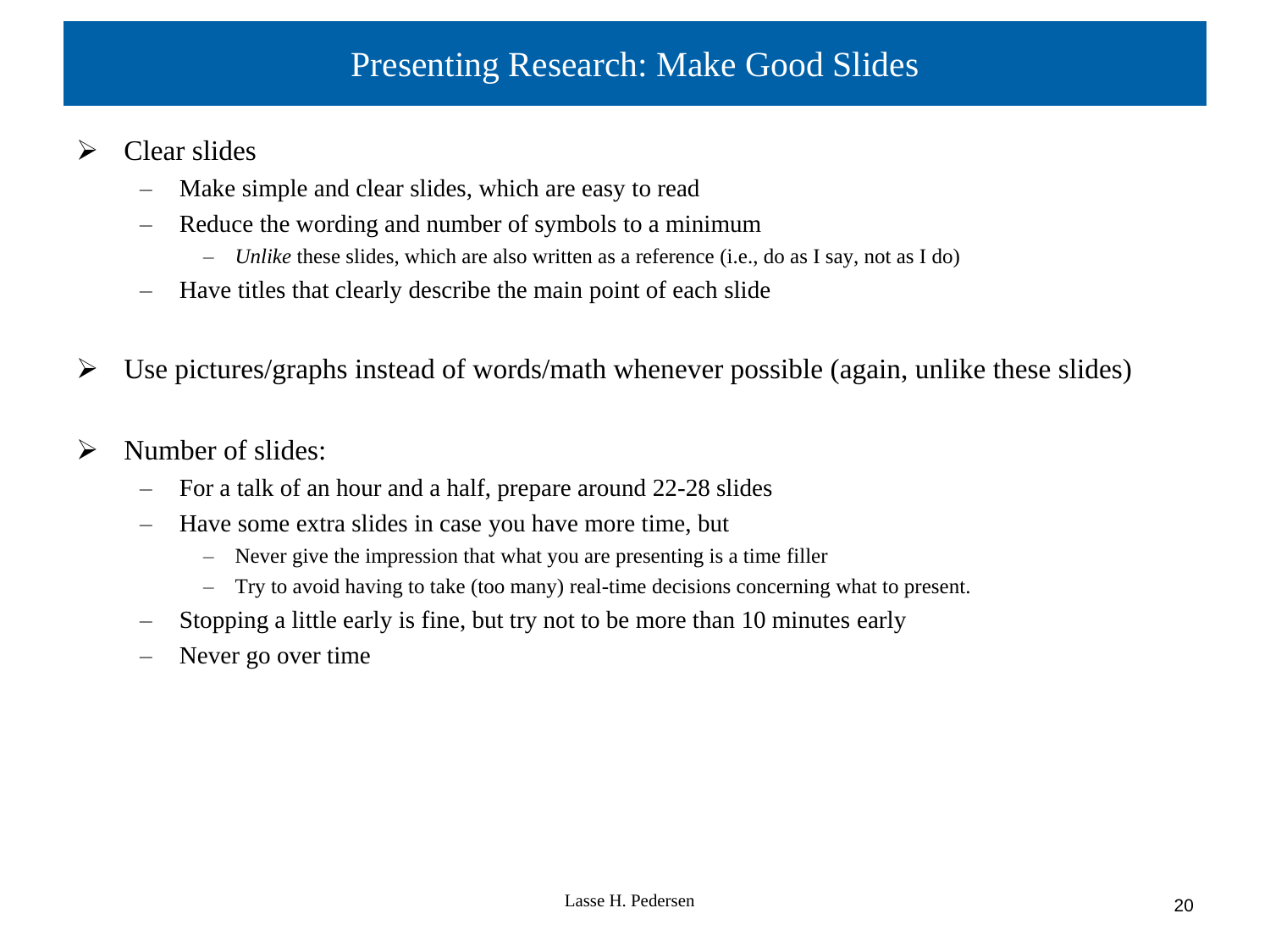#### Presenting Research: Be Clear and Enthusiastic

- $\triangleright$  The two most important things in a talk are
	- 1. That you are articulate and clear so people get everything
	- 2. That you show your enthusiasm
		- Give your energy!
		- This gets the audience fired up
		- If you are not enthusiastic, how can you expect anyone else to be?
- $\triangleright$  Give "life" to the model and the symbols
	- Create *images* in people's minds
	- Get people to think about the key points and the model and help them get the intuition
- $\triangleright$  Presenting graphs
	- Before you show a graph, tell the audience the reason for preparing the graph
	- When you show a graph, first go through what are on the axes otherwise the graph has no meaning
	- Once it is clear what the graph shows, then draw a conclusion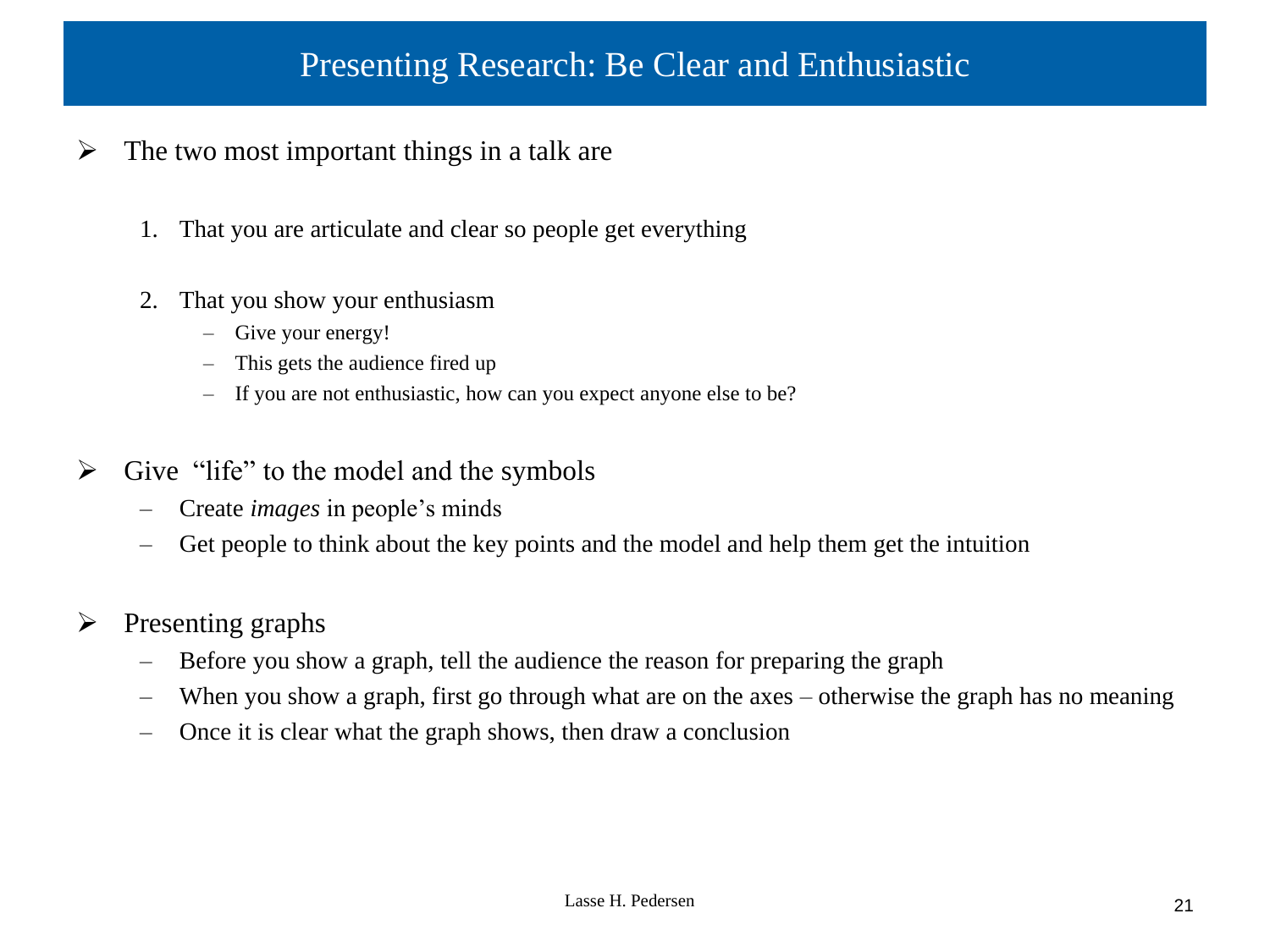#### Presenting Research: Make Transitions and References

- $\triangleright$  Transitions
	- Make transitions after every slide some short, others longer.
	- Make the transition before you put on the next slide that way the focus is on you.
	- Look up and engage the audience
	- Say when one subject is done and you are moving to the next subject.
		- For example, say: "I have shown you how the model works. Now we are going to solve the equilibrium."
- **►** References
	- Make back references. Say, for example, "I told you that in the real-world investors face a margin requirement. The way I capture that in the model is..."
	- Summarize what you have done, keep reiterating the main contribution

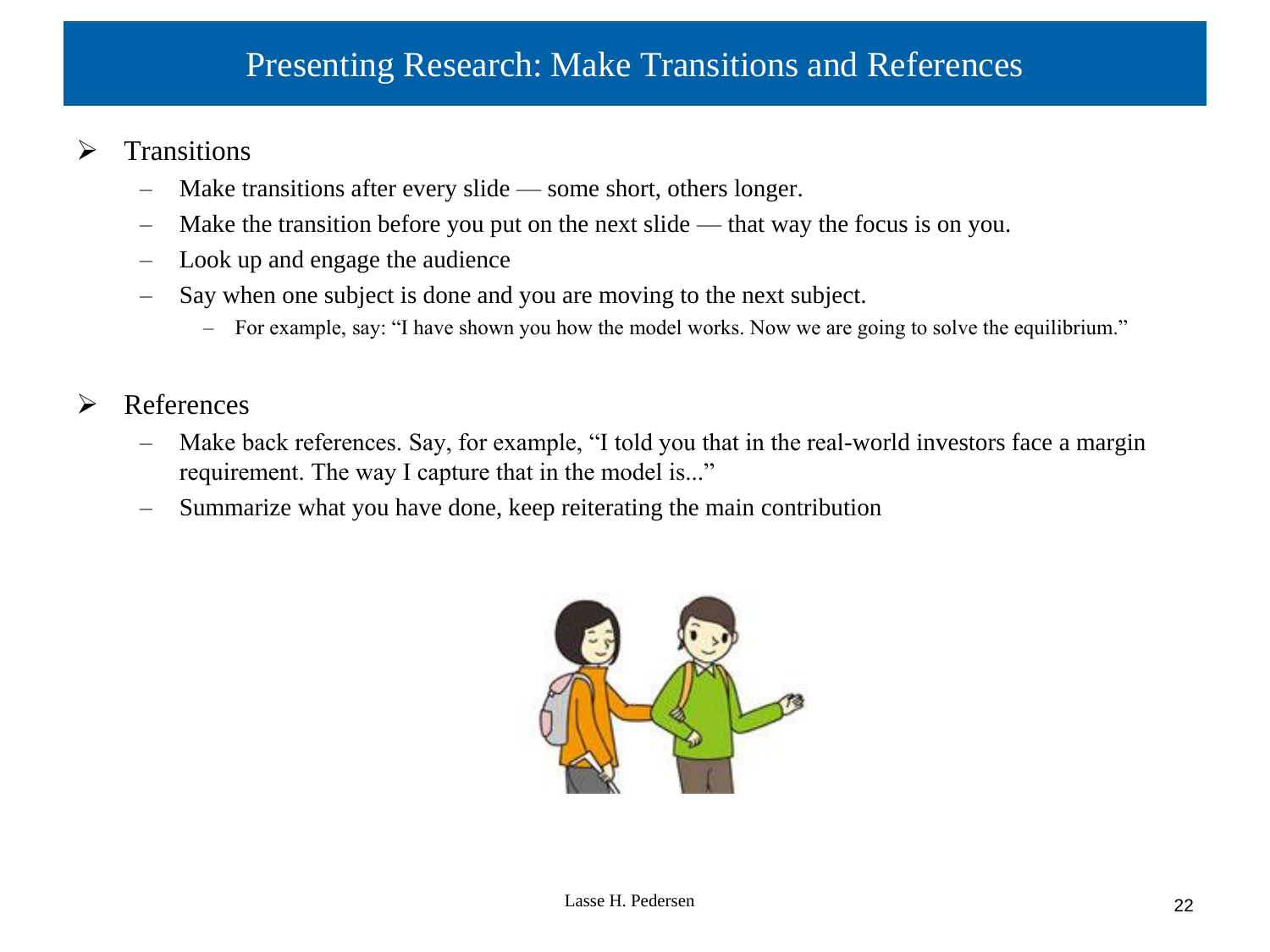### Presenting Research: Answer Questions Directly

- Answer questions *directly*
	- First say the answer in one short sentence (e.g., in one word: "yes" or "no")
	- Then expand on the answer if necessary
	- No "shaggy dog stories"
- $\triangleright$  Answer questions clearly and convincingly
	- Taking the time to give a single convincing answer is much better than
	- A rushed answer, which ends up being followed by a long confused debate
	- Slowing down is good
		- You have thought much more about the issues. Pausing makes you seem profound
	- Answering before the person finished his question is rude (even if you can guess the question)
		- Also, you seem more profound if you pretend that this is the first time you heard the question
- $\triangleright$  Answer questions in an inclusive way
	- Be willing to talk about the intuition arising from your results, even if you have to go outside the model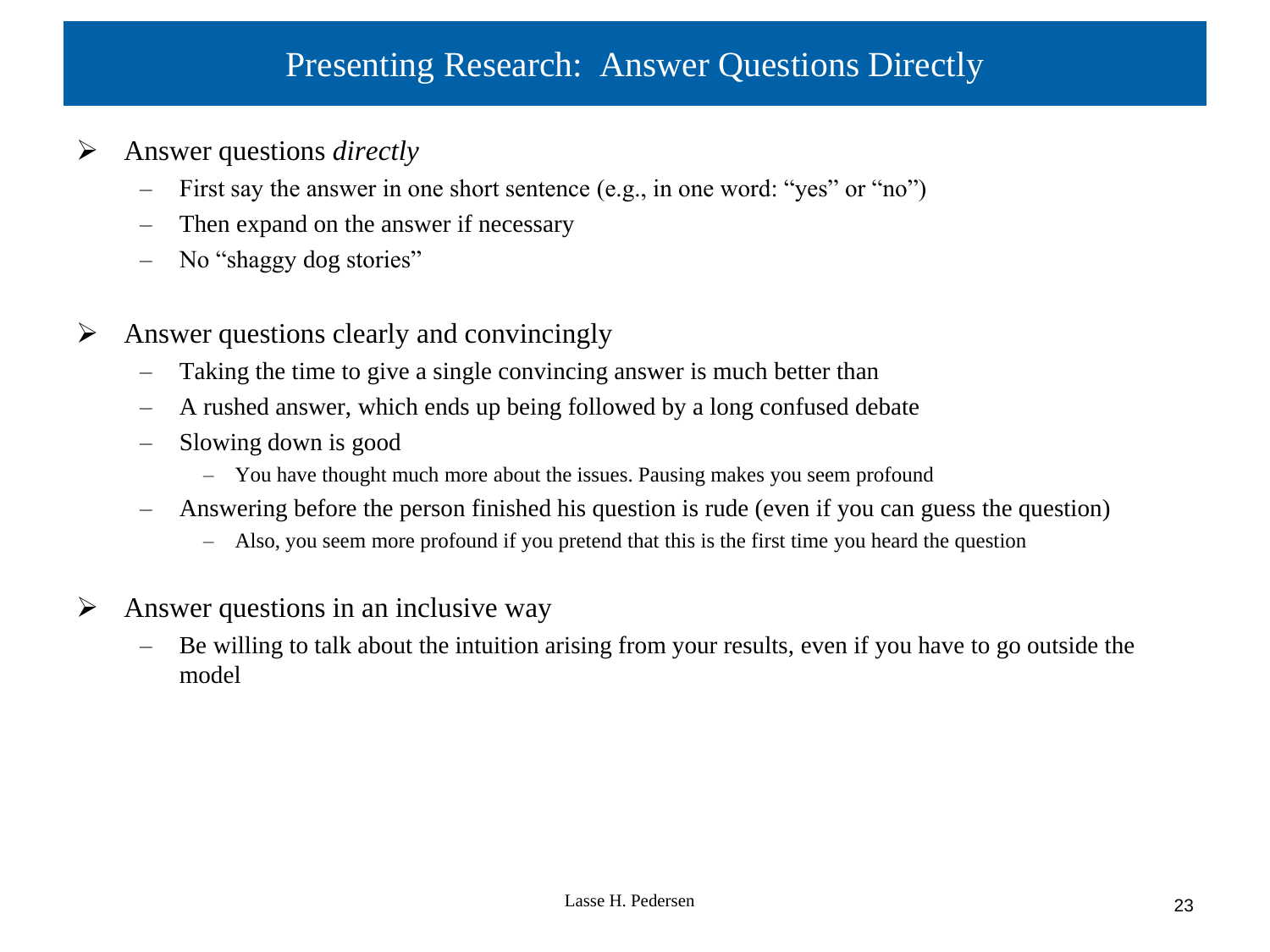## Presenting Research: Draw the Right Questions

- *Draw* the right questions
	- Draw questions about the marginal contribution
	- Perhaps even invite questions, when they are likely to concern your contribution
	- Arguing about your contribution, convincing the audience about it, is a good way to spend time.
- $\triangleright$  Do not draw questions that are not about the contribution
	- If you keep getting irrelevant questions, think about what *you* are doing wrong
		- Are you focusing on your contribution?
		- Did you explain the contribution well? Its relevance?
	- E.g., If you find yourself arguing about what some old paper really did, then you are doing something wrong
	- Don't be provocative/controversial when it is not relevant for your contribution
	- You can defer some questions for discussion after the seminar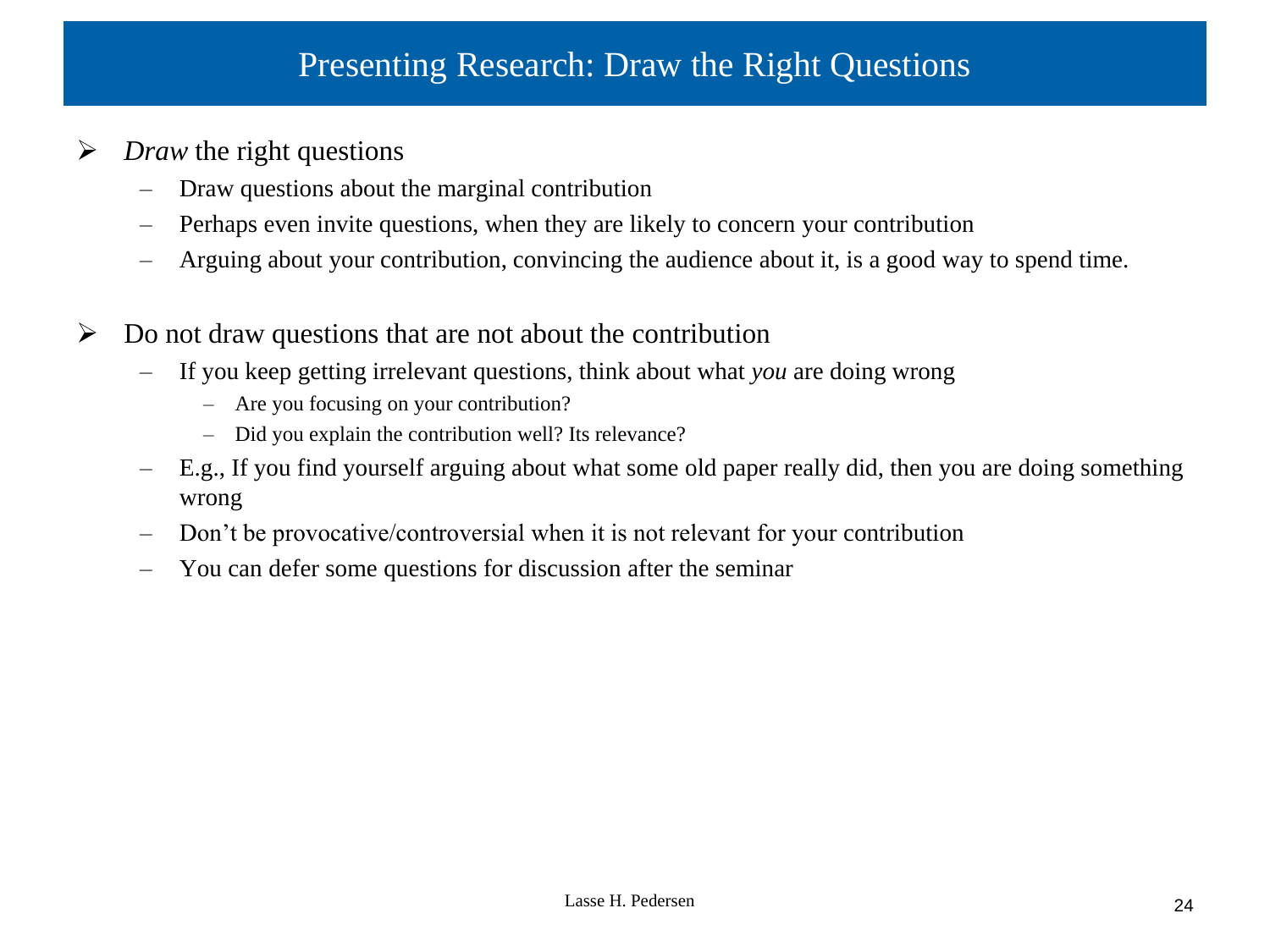# Presenting Research: Let Questions Help You

- Remember that people who ask questions *help* you
	- They give you much needed feedback
	- They make the seminar more lively
	- All this is true even if it sometimes does not seem so in the heat of the moment
	- Be happy (really!) when people ask questions and use them positively
- Understand *why* people ask questions
	- Be respectful of the people who ask questions
	- If someone fears losing face because of your reply to a question
		- He may keep talking to convince his colleagues that he isn't wrong/stupid, wasting your time
	- Everyone wins if you can answer in such a way that
		- The person who asks the question looks good while
		- The audience understands that you are right and the contribution stands
- $\triangleright$  To avoid follow-up questions if someone is getting the seminar off track
	- End the question by looking at another part of the audience and
	- Possibly take another question immediately

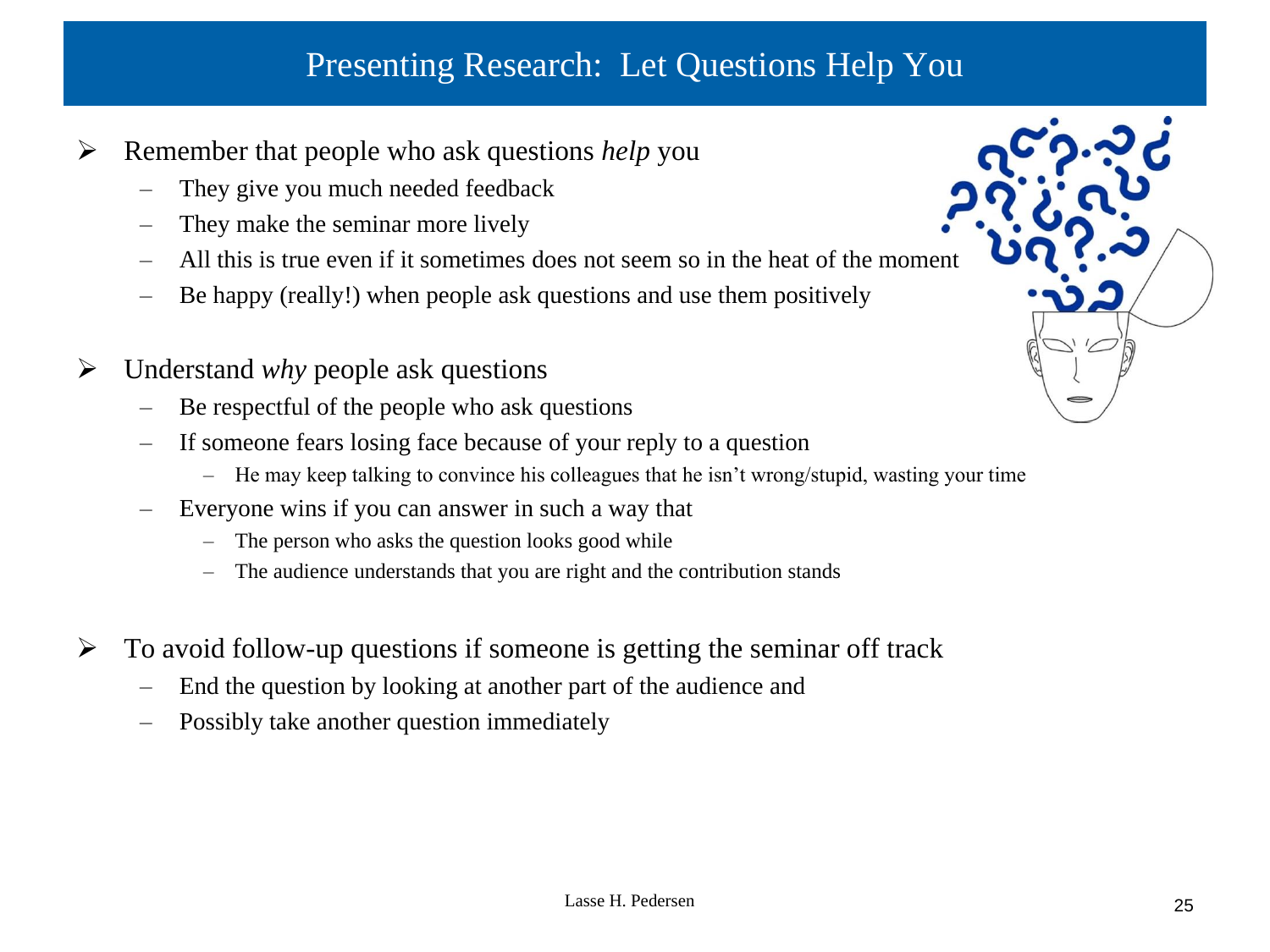#### Presenting Research: Prepare Your Talk

- $\triangleright$  For every slide:
	- Be clear in your mind about what the key points are
	- Know how you will transition to the next slide
- $\triangleright$  Practice especially carefully the introduction
	- the motivation, contribution, and related literature
	- Important to get a good start
- $\triangleright$  If you talk uninterrupted through a presentation for a one-and-a-half-hour seminar
	- It should take about 45 minutes
		- If it takes much shorter time, you are not explaining enough, and not giving enough life and color
		- If it takes much longer time, you have too much material
	- Some people know their (job) talk by heart, word for word
		- I don't. I prefer to speak freely
		- This is a personal matter, you need to be excited and confident when you present
- $\triangleright$  Be ready to explain using a blackboard or a blank slide.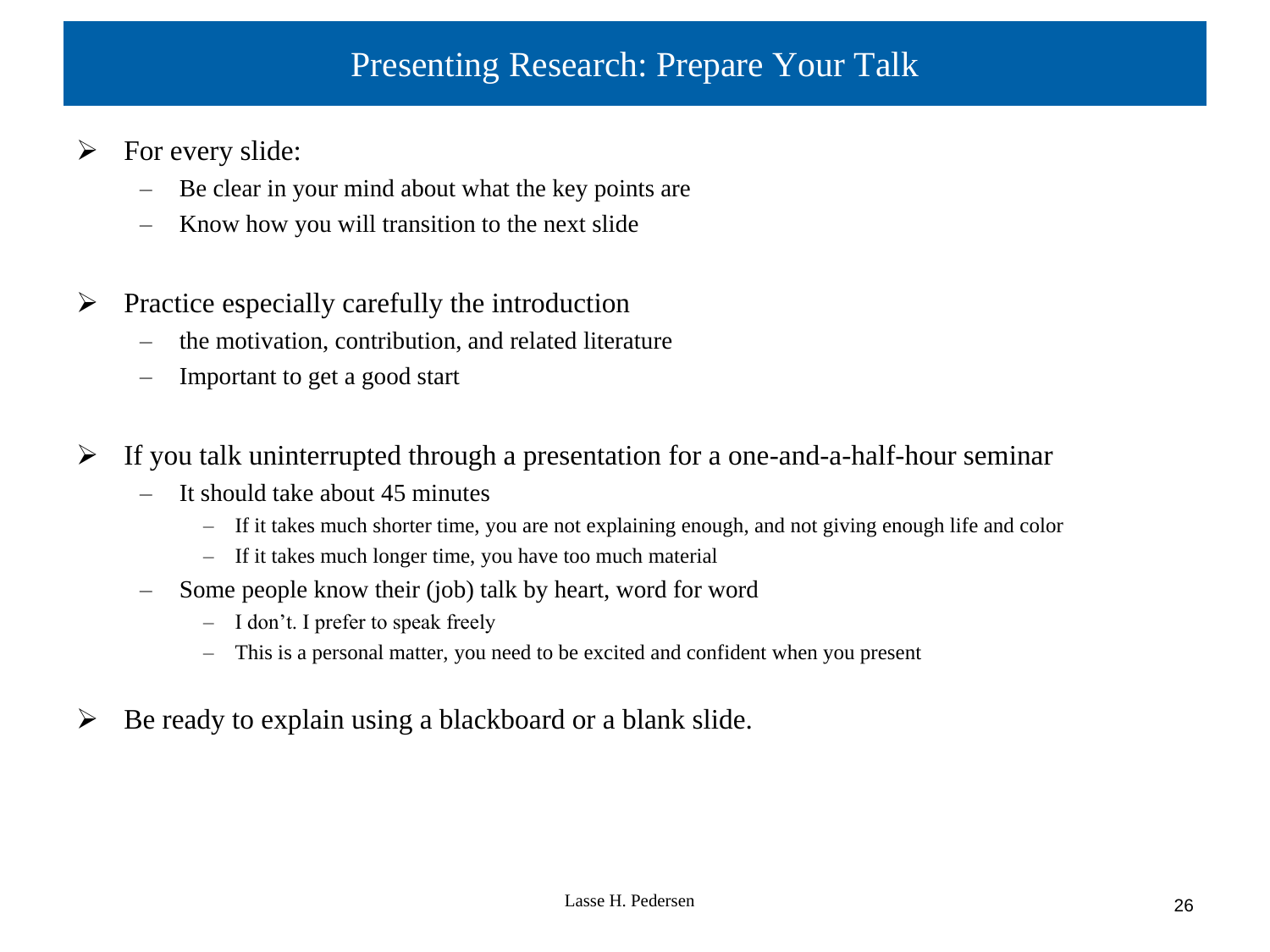## Putting Research Into Practice

- $\triangleright$  Early in your career, doing consulting work and other outside activities is too distracting
	- Don't cut down a young tree to get a little wood
	- Wait until it has grown large, then you can just pick the fruits
- $\triangleright$  Once you have made a research impact, it can be rewarding to put research into practice
	- Working with practitioners and policy makers can give lots of research ideas
		- Practitioners have questions but no time to dig for a deep answer
		- Academics want to dig for answers but often search for questions
	- Requires a transition to a different thought process
	- Remember to make appropriate disclosures in your papers
- $\triangleright$  Go for projects that are research oriented
	- Gives you new knowledge
	- Allows you to write papers
	- Possibly access to unique data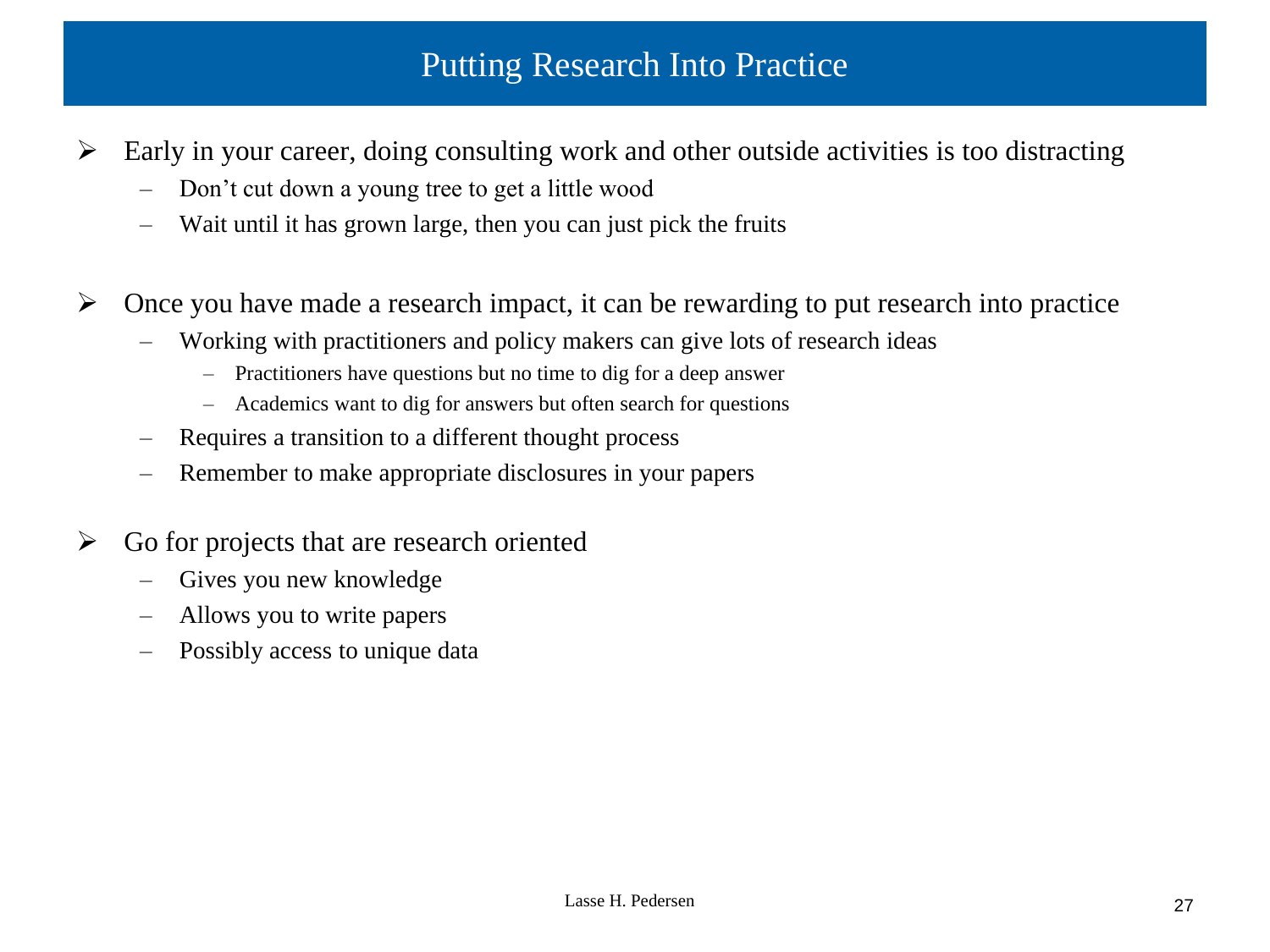# Teaching

- $\triangleright$  Teaching is the basis of educational institutions
	- Students deserve a good education
- $\triangleright$  You need to be efficient with your teaching to excel in research
- $\triangleright$  Having a disastrous teaching semester that you need to later correct is not efficient
	- Can create a vicious cycle
- $\triangleright$  Invest in getting it right early on
- $\triangleright$  The notes on presenting research also apply to teaching, but there is much more
	- I will not attempt to say how to do it here
	- But ask your senior colleagues how to become a great teacher
	- Get their notes/ slides

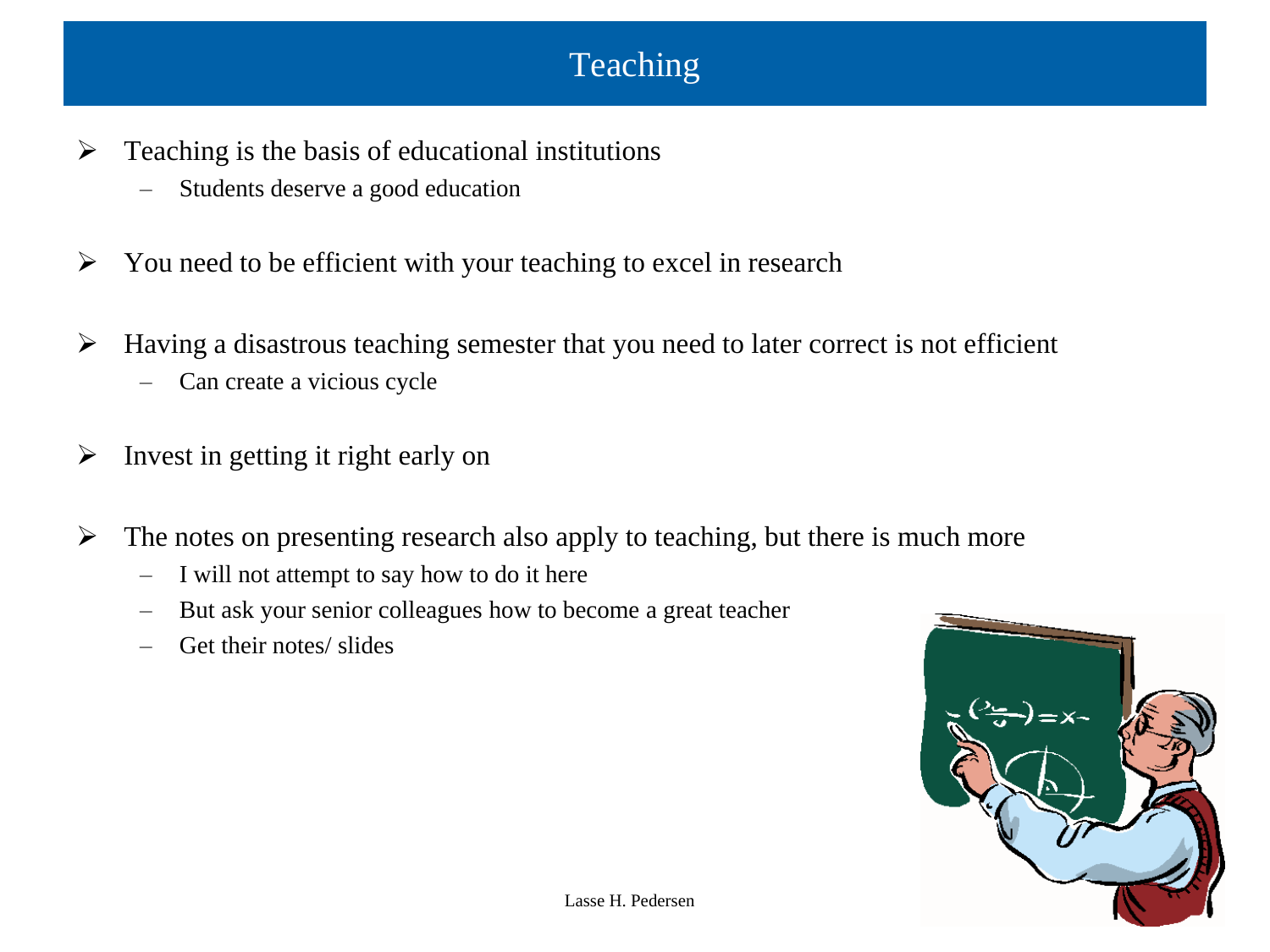# Service: Writing a Referee Report

#### $\triangleright$  Structure:

- Some referees start with a brief summary of the paper mainly relevant if you want to refer back to this in your later points
- Many referees have an overall assessment in the beginning (or in the end)
	- Key question: Are the main results important enough for publication in this journal?
- Then an enumerated list of specific comments

#### $\triangleright$  If you recommend rejection

- Point out clear reasons why the paper is not publishable
- In principle a few sufficient reasons are enough for rejection, but it is appreciated if you give comments/ suggestions about everything nevertheless
- Try to give encouragement (remember how you feel when you read a report)
- Try to give ideas for how the paper could be made better
- Consider recommending an alternative journal where the paper would fit better (to editor or in report)
- $\triangleright$  If you recommend revision
	- Try to make all your comments in the first round
		- What does it take for the paper to be publishable?
		- Are you convinced about the main results and, if not, what can the authors do to convince you?
	- Later rounds should preferably only be follow-up on these initial points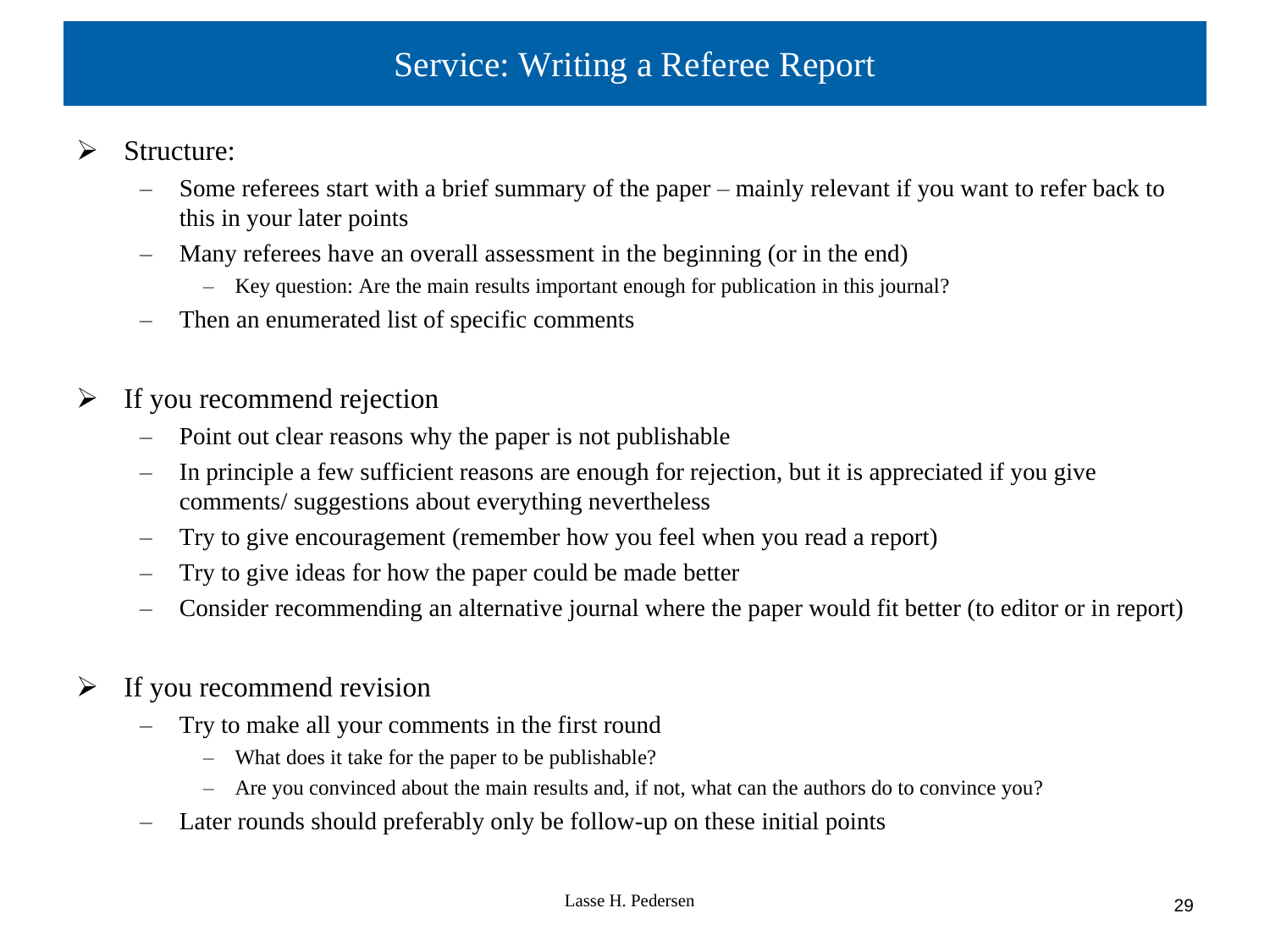## Service: Discussing a Paper at a Conference

- $\triangleright$  If you are asked to give a discussion then either
	- Do it right or
	- Don't do it
- A discussion is *not* a referee report spoken out loud
	- Don't talk about the typo on page 17 (you can tell the author separately)
	- A discussion is *a service to the audience*, not to the author and not an evaluation
- $\triangleright$  Goal of discussion:
	- To illuminate the audience
	- A chance to show a lot of people how smart you are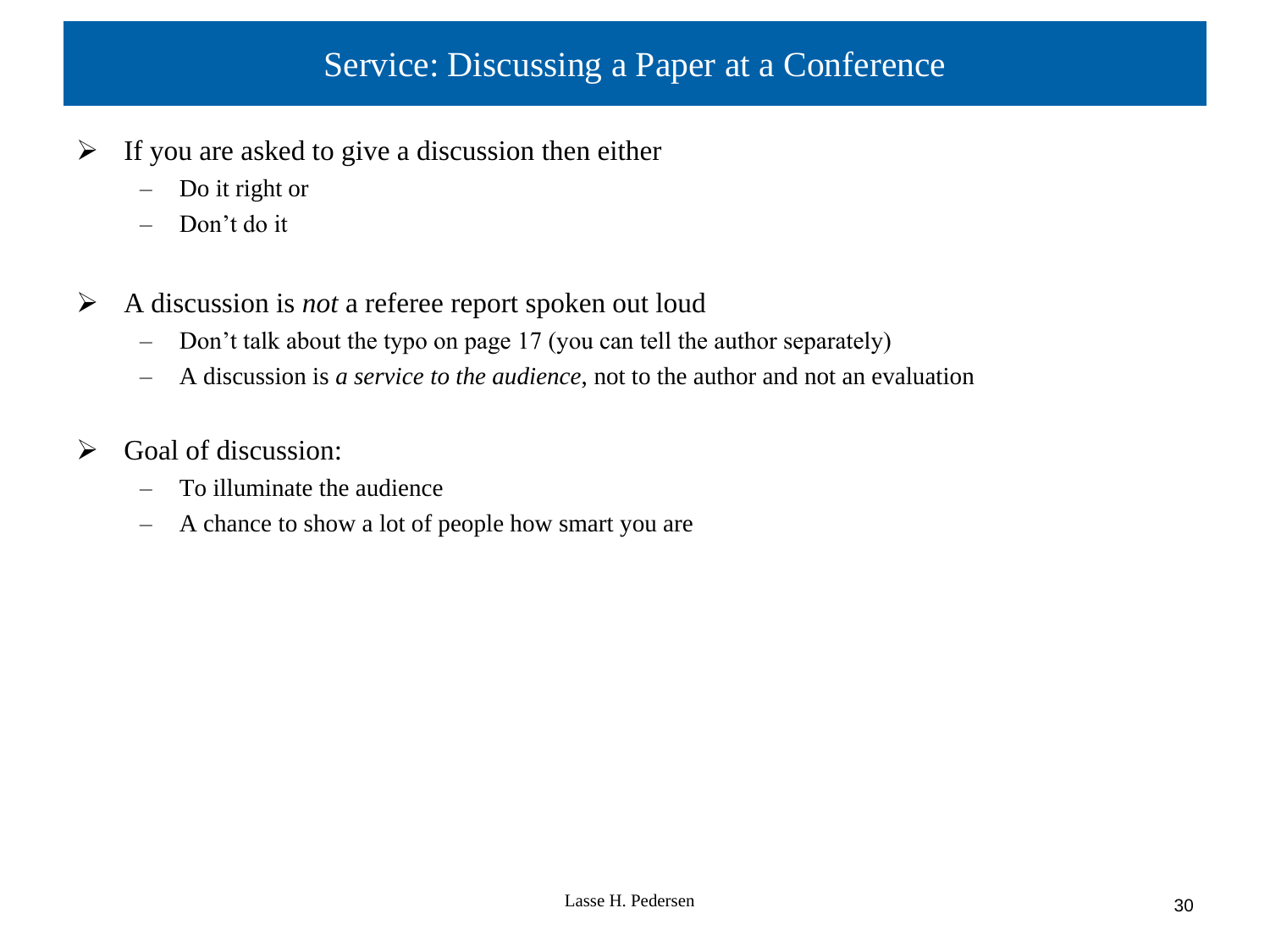#### Discussing a Paper at a Conference: Structure

- $\triangleright$  Possibly review the paper (briefly this is not be main point):
	- Find a new way to explain the paper that makes everything much clearer than the authors did
	- Make clear what the main results are (to "tee up" your comments of these points)
	- Only review the paper if it adds value to audience don't just repeat what the author said
- $\triangleright$  Make comments, especially about the main results
	- Are the results right? Robust? Driven by reasonable assumptions? Quantitatively important? Related to other papers?
	- What are the implications for the real world? How do we act differently because of the paper?
	- Highlight strengths and suggest improvements for weaknesses
- $\triangleright$  Try to add some value
	- Solve a different version of the model
		- See if the results can be derived more simply
		- Can the model be extended in an interesting way?
		- Do opposite results obtain under different assumptions and, if so, which are more relevant?
	- Replicate the empirical work and make some additional analysis
		- E.g., use a different dataset or method or test other predictions of the theory
	- Compare to different theory or to other empirical results
		- Do the paper's predictions hold up in other places than the authors originally looked?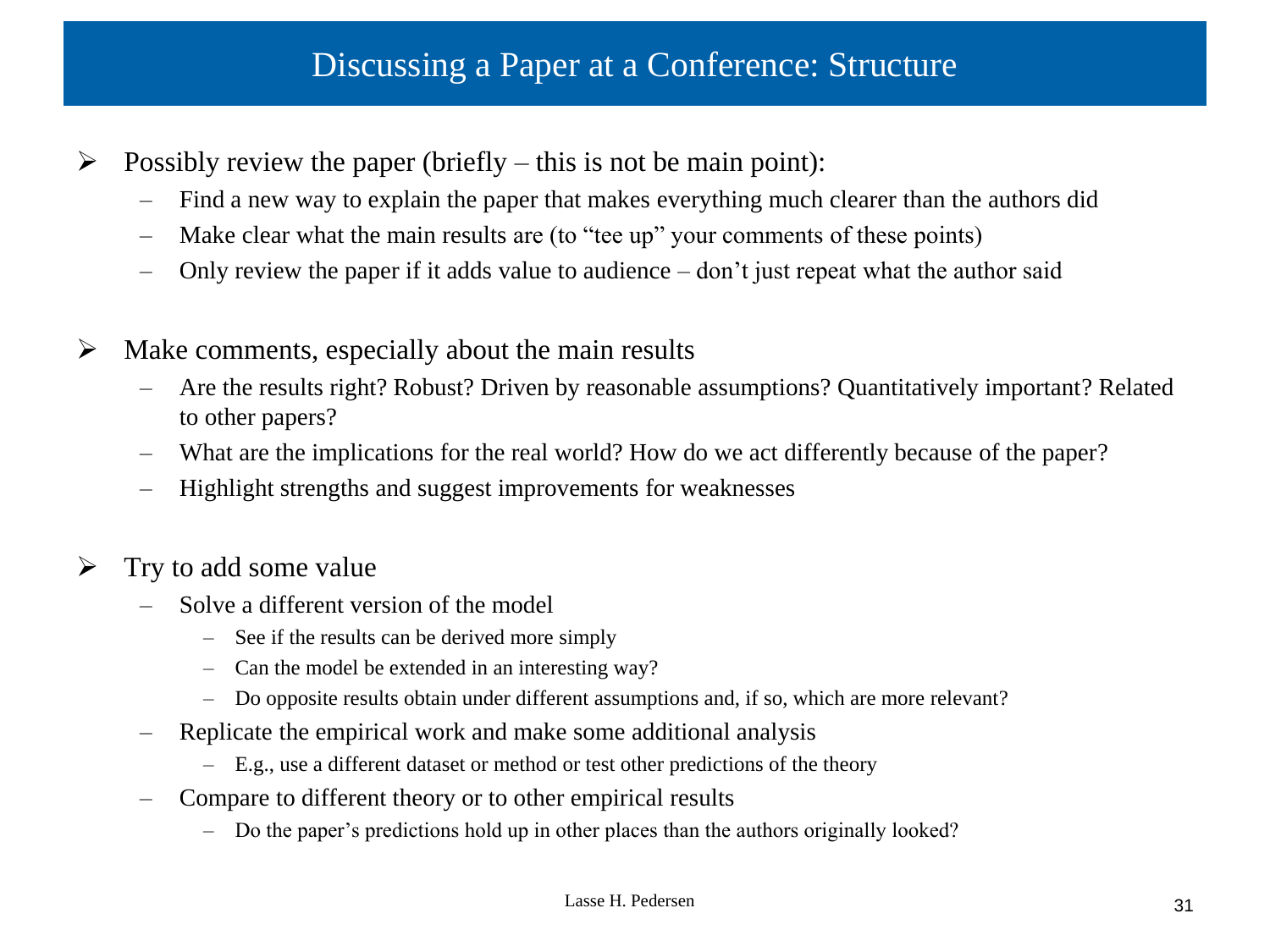#### Discussing a Paper at a Conference: Be Fair

- $\triangleright$  How tough? What not to do:
	- Don't make any personal attacks
	- Don't make unsubstantiated criticism (e.g., "why would you do that?" say what the problem is)
	- Don't be naively positive if the paper does not deserve it, the audience wants to learn something

#### $\triangleright$  How tough? What to do:

- Be fair and objective
- As long as you talk about the issues, everything is fair game
- If you think you found a clear error, consider telling the authors in advance. This gives
	- the author a chance to respond and possibly correct it
	- yourself a chance to avoid making a false statement (if it turns out that it is not an error)
	- the audience a chance to learn the final truth
- Try to also appreciate what is good about the paper
- Give ideas for how it can be better
- $\triangleright$  Some discussants talk extensively about their own work
	- Too much of this is not cool
	- A bit is fine if your expertise is really relevant for this paper and brings a fresh angle
	- Don't be self-serving if it is not relevant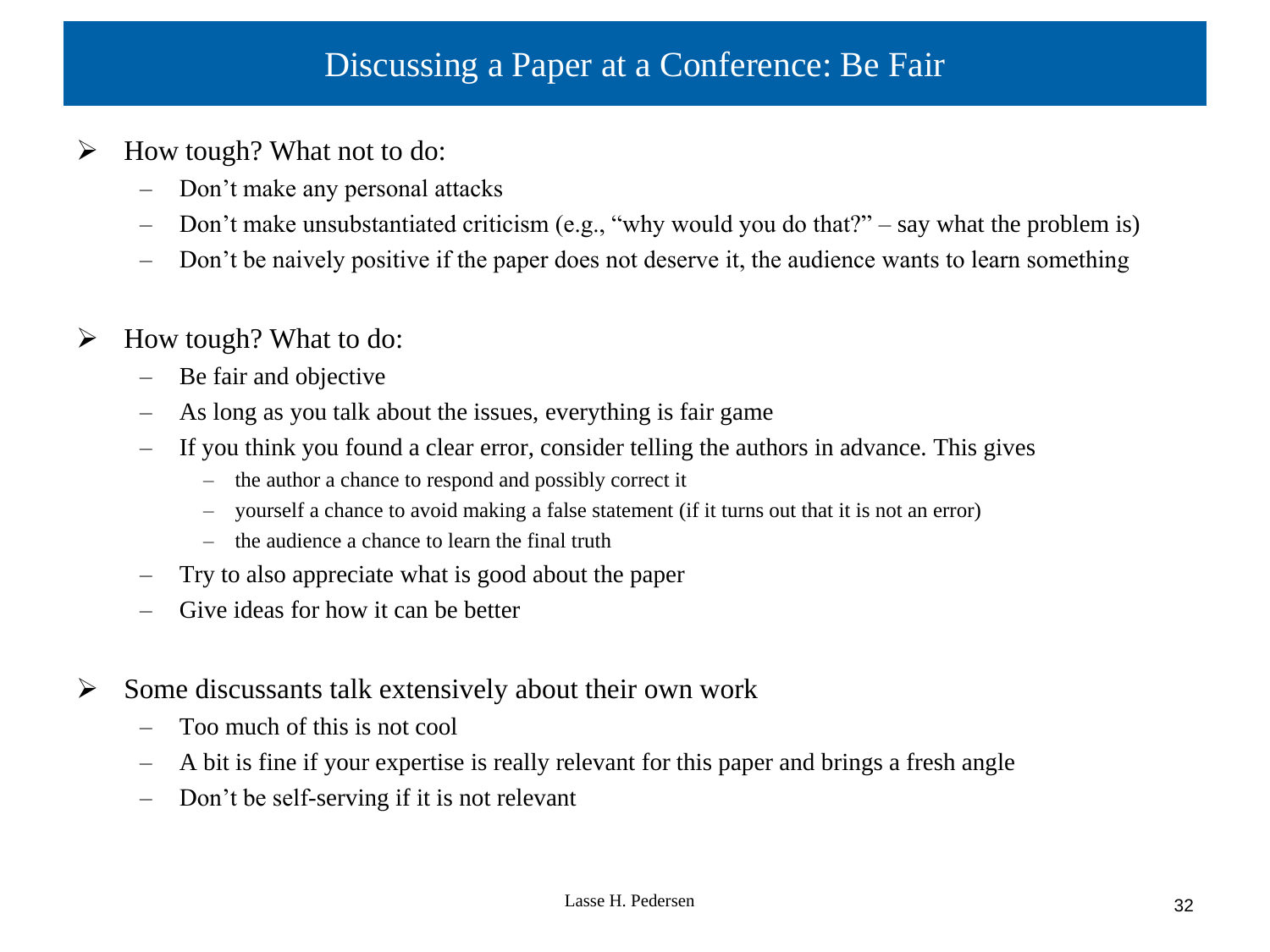### Conclusion: Understand How an Academic is Priced

 $\triangleright$  Like a professional athlete, most of your accomplishments are measured (lines on the CV):

- 1. Publications, citations, papers used in classes, and research presentations
- 2. Teaching evaluations
- 3. List of service tasks
- $\triangleright$  The market value of an academic = existing brand value + expected future productivity
- $\triangleright$  Invest in your human capital:
	- A. Invest in your productivity
		- Keep learning
	- B. Invest in your brand, i.e., reputation
		- Reputation depends on the measurable items above, especially research impact, but also on other things:
			- Is the person a good colleague?
			- Is the person really smart as inferred from his presentations, discussions, referee reports, etc.?
			- Is the person helpful?
			- Other things people learn from personal experience, etc.
		- The overall reputation underlies tenure letters and tenure decisions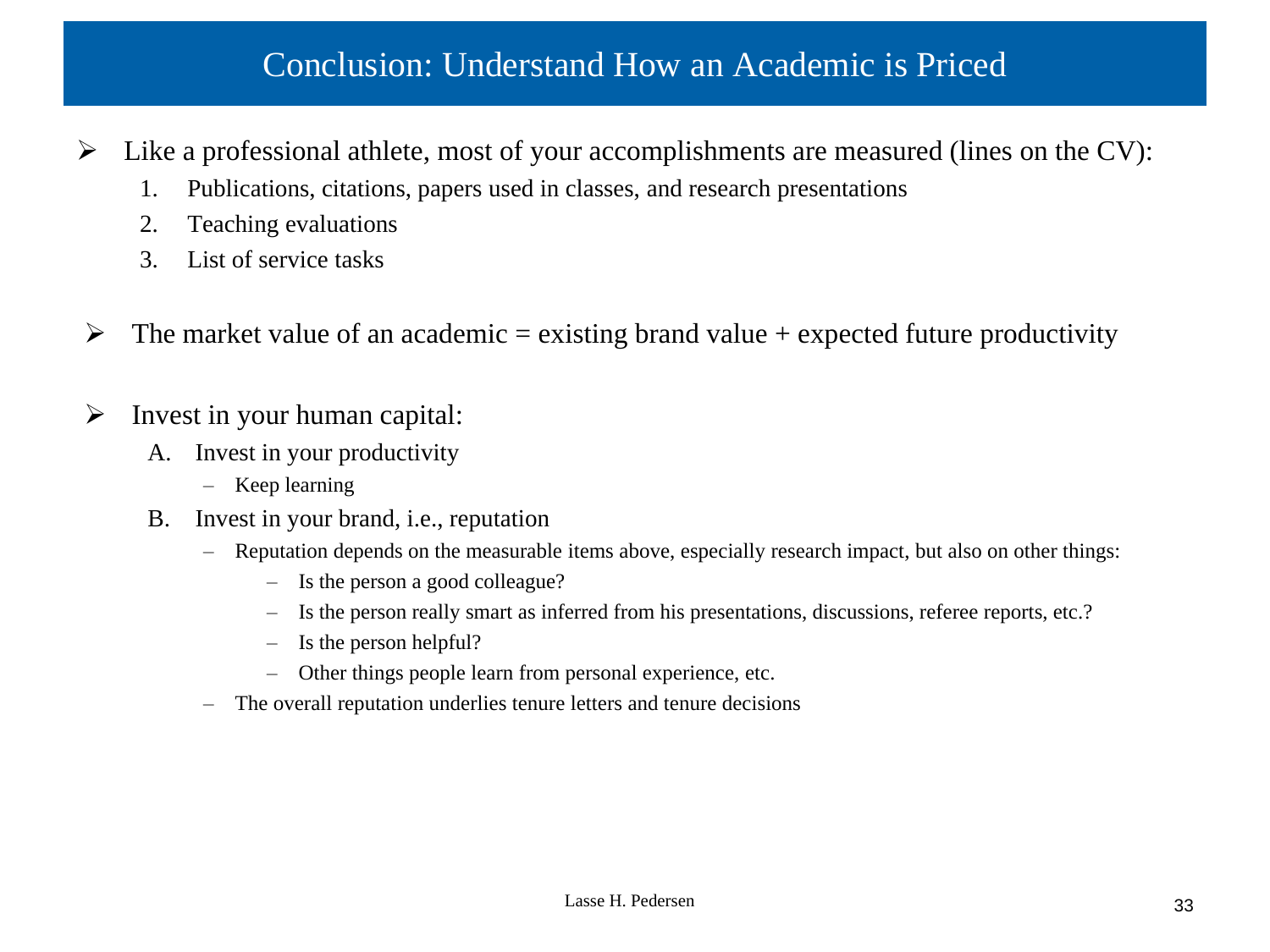Don't view academia as merely a game – trying to make a *real* difference is more engaging

- 1. Research can change the world
	- Change how people invest, save, and retire, and the way financial markets work
	- Change monetary policy and possibly financial stability
	- Change macroeconomic policy and possibly economic growth
- 2. Teaching can make a real difference
	- Affects students' lives
- 3. Service
	- Keeps the academic system going
	- You can inspire others